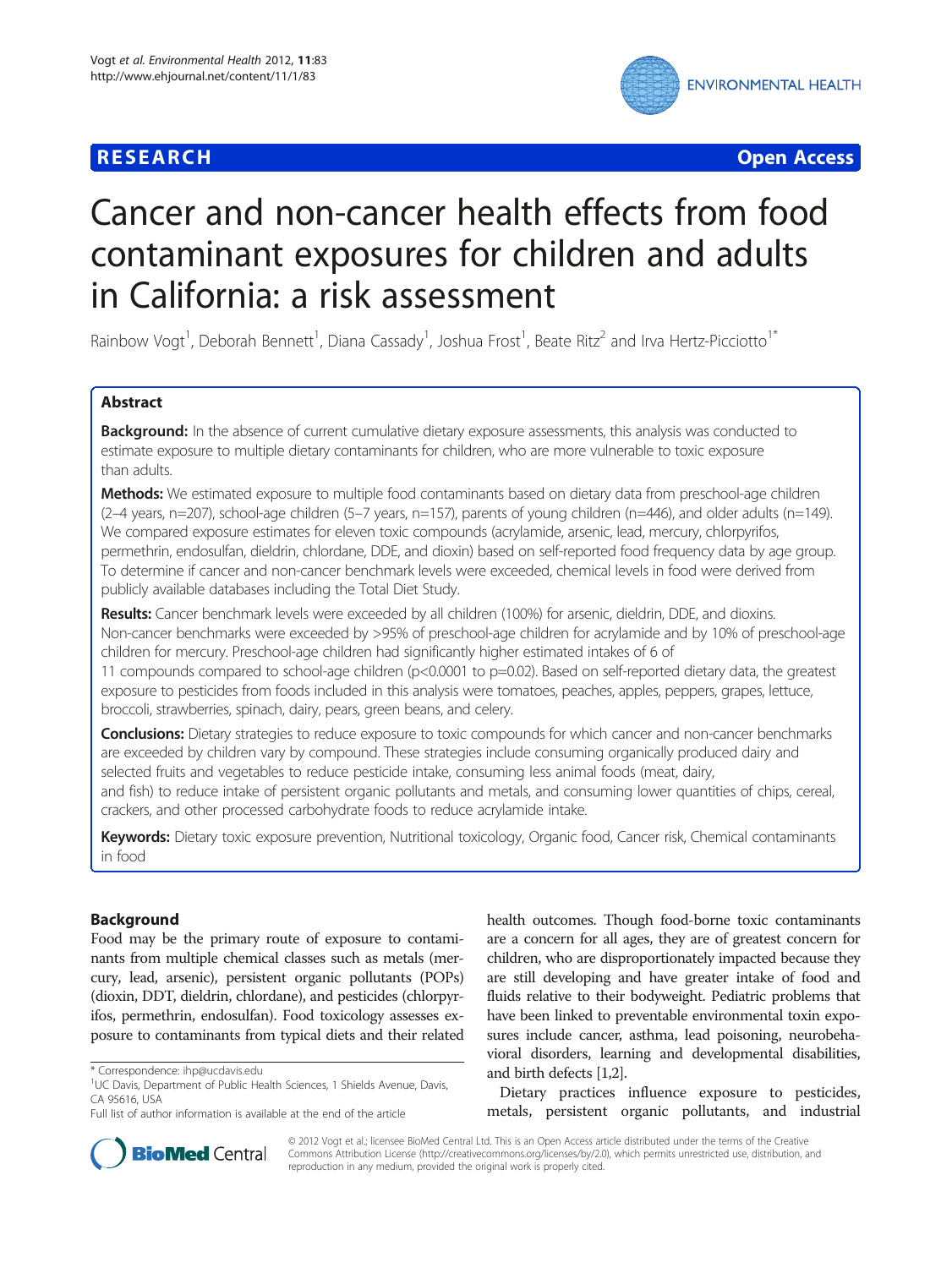pollutants through consumption patterns, food packaging, and preparation methods. A diet high in fish and animal products, for example, results in greater exposure to persistent organic compounds and metals than does a plantbased diet because these compounds bioaccumulate up the food chain. Besides varying by types of food eaten, exposure from our diet depends on consumption frequency and amount consumed, as well as growing conditions of crops such as pesticide use, soil characteristics, and water source. The way in which food is cooked, processed, and packaged may introduce chemicals such as bisphenol A, phthalates, and acrylamide that are not present in the raw food [\[3](#page-12-0)-[5\]](#page-12-0). Because bisphenol A has been detected in baby food, this compound has been banned in the production of plastic baby bottles in Canada, the European Union, Denmark, and a growing number of U.S. states.

The implementation of the Food Quality Protection Act of 1996 (FQPA) has resulted in significant enhancements in public use databases reporting on levels of toxic compounds in food [[6](#page-12-0)]. In addition to setting tolerance levels for registered chemicals, the FQPA requires the U.S. Environmental Protection Agency to consider aggregate risk from exposure to a pesticide through multiple sources and cumulative risk from exposure to pesticides that have common mechanisms of toxicity. To date, many studies of dietary exposure to harmful substances focus on a single chemical or compound, for example chlordane or mercury [[7](#page-12-0),[8\]](#page-12-0). Still needed are exposure assessments that comprehensively consider the broad array of food contaminants found in a typical diet.

Aggregate risk exposure comprehensively considers the multiple toxins to which people are exposed on a daily basis throughout the life span, including during sensitive developmental periods such as pregnancy and childhood. In a recent analysis of pregnant women in the U.S. (n=268), certain polychlorinated biphenyls, organochlorine pesticides, perfluorinated chemicals, phenols, polybrominated diphenyl ethers, phthalates, polycyclic aromatic hydrocarbons, and perchlorate were detected in 99-100% of pregnant women [[9\]](#page-12-0). A number of pesticides and industrial or household compounds from various chemical classes are categorized as endocrine disrupting contaminants (EDCs) because they exhibit high potency in very small amounts and are capable of disrupting reproductive, developmental, and other hormonally mediated physiological functions [\[10\]](#page-12-0). Many EDCs are also categorized as POPs— including compounds such as banned pesticides and unwanted byproducts of industrial processes and waste incineration that accumulate and persist in the environment and the human body [[11\]](#page-12-0).

Studies that assess multiple exposures improve our understanding of how different compounds may act synergistically to cause greater damage than would be incurred by a single exposure. In one study examining the

impact of multiple chemical exposures on functional abilities, researchers found that Mexican children (n=50) who had been exposed to multiple pesticides in pregnancy and childhood had less stamina, poorer eye-hand coordination, poorer memory and were less skilled in drawing figures compared to their less exposed counter-parts [[12](#page-12-0)].

Studies assessing multiple dietary contaminants and their exposures in children are relatively uncommon, and we found no previous reports covering the specific group of contaminants included in the present analysis (acrylamide, arsenic, lead, mercury, chlorpyrifos, permethrin, endosulfan, dieldrin, chlordane, DDE, and PCCD/PCDFs). Three previous studies present child-specific dietary and contaminant data [\[13-15](#page-12-0)] while others present adult data only [[16-19](#page-12-0)]. Previous articles present data on food contaminant levels both estimated [[13](#page-12-0)-[16,18](#page-12-0)-[21](#page-12-0)] and measured [\[17,22,23\]](#page-12-0). Here, we estimate, for three different age groups, exposures for which food serves as a main source. Based on parent- or self-reported food intake for children, adults with young children, and older adults, we derived exposure estimates for eleven toxic compounds. We also estimated which foods contributed most to these exposures based on the frequency and quantities eaten, and identified compounds that are estimated to exceed non-cancer and cancer benchmarks and therefore would pose health risks of particular concern.

# Methods

The primary dataset for this analysis was provided by the Study of Use of Products and Exposure-Related Behavior (SUPERB). SUPERB was funded by the U.S. Environmental Protection Agency (US EPA) for the purpose of examining behaviors in three domains that influence human exposure to environmental chemicals: food consumption, personal care/household care product use, and temporal-spatial activity; the complete methodology for this study and a description of participant demographics are reported separately [\[24\]](#page-12-0). Participants were recruited from 21 counties in California and from two types of households: (1) households with a child under age 6 and a parent, from the northern California region and (2) households with an adult  $\geq 55$ years of age, from the central California region. Results are presented by age group: preschool-age children (ages 2–4, referred to hereafter as preschoolers), schoolage children (ages 5–7, referred to hereafter as schoolage children); adults with young children (referred to hereafter as parents); and older adults (referred to hereafter as older adults). The study was approved by both the UC Davis and UCLA Institutional Review Boards and the State of California Institutional Review Board (see [[24](#page-12-0)], for a full description of the methodology). This report utilizes the food frequency data to quantify intake of selected dietary toxic chemical contaminants.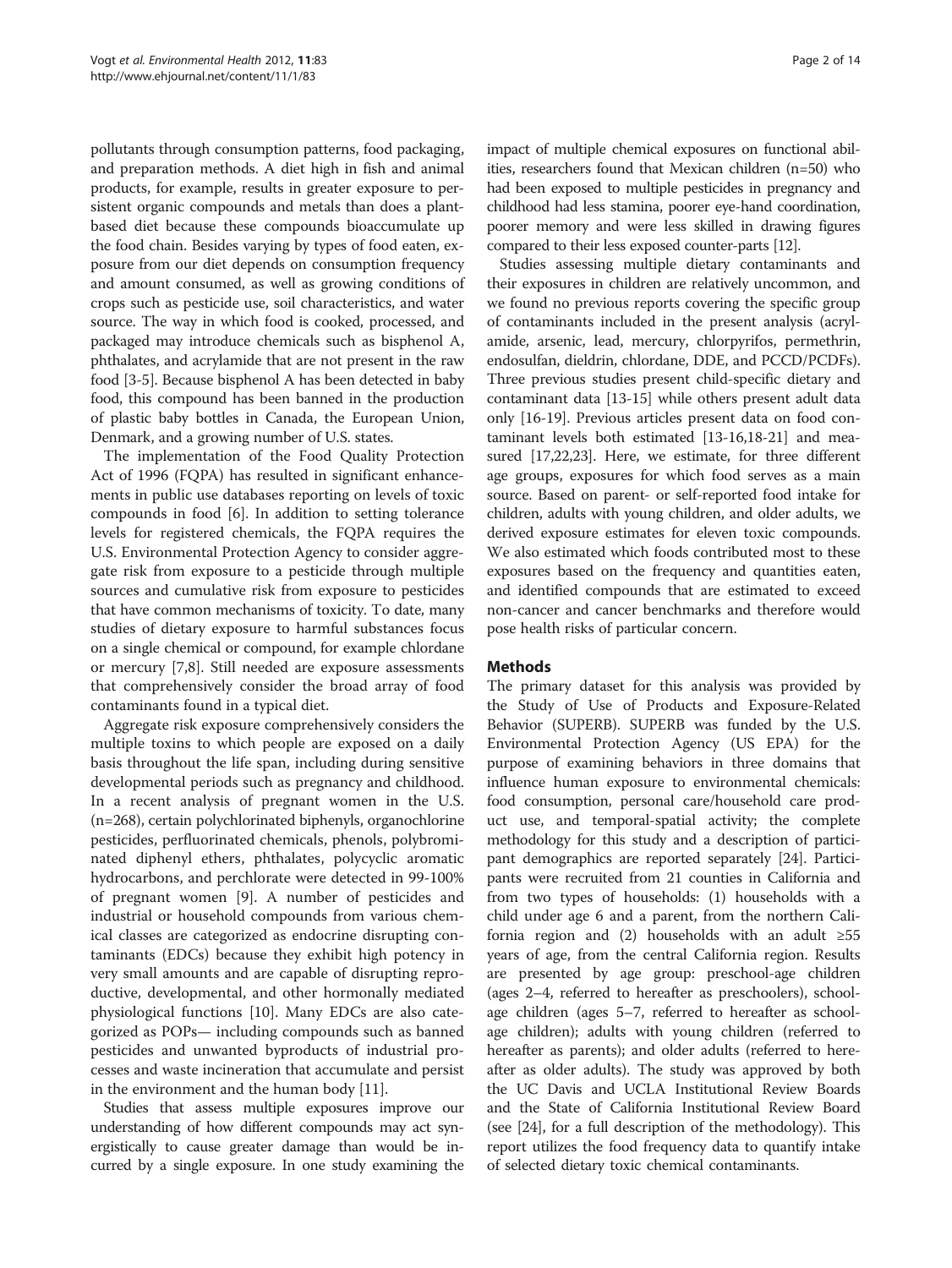#### Determining food consumption rates

Food consumption data used for this analysis were collected during the SUPERB first-year telephone-administered survey (in 2007), conducted in English and Spanish. Trained interviewers administered an abbreviated instrument based on a standard food frequency questionnaire (FFQ); we used an abbreviated version because our interest was not in total nutritional intake but rather sources of contaminants. This version has not been validated specifically, although the original survey has been validated [\[25](#page-12-0)]. We asked about the frequencies and amounts of foods typically eaten in the last year; adults answered for themselves and their children. We reduced 126 food items to 44 to cover key foods and food groups associated with a higher risk of exposure to specified toxins and classes of toxic compounds selected a priori.

Contaminants were selected to represent different chemical classes, food groups, and health effects: metals (arsenic, lead, mercury), pesticides (chlorpyrifos, permethrin, endosulfan), persistent organic pollutants (POPs) (dioxin, DDT, dieldrin, chlordane), and processing additives/ byproducts (acrylamide, hormones, antibiotics). For acrylamide, we included foods for which high levels were reported, based on an analysis that combined Food and Drug Administration (FDA) data on acrylamide levels in U.S. foods with survey data generated by the U.S. Department of Agriculture and other organizations on food consumption rates [\[26\]](#page-12-0). For pesticides, we focused on fruits and vegetables shown to have the highest residues in analyses conducted by the Environmental Working Group (EWG), which ranks pesticide contamination for popular fruits and vegetables based on an analysis of 87,000 tests of these foods, conducted between 2000 and 2007 by the U.S. Department of Agriculture and the Food and Drug Administration [[27](#page-12-0)]. The produce listed in the EWG's analysis was chosen based on an analysis of USDA food consumption data from the Continuing Survey of Food Intakes by Individuals (CSFII) 1994–1996 [\[28\]](#page-12-0). For pesticide and other

compounds that bioaccumulate or are persistent, we collected animal-based items, i.e., dairy, eggs, meat, and fish sources shown to be high in these contaminants [\[29\]](#page-12-0); for mercury, the primary source is fish. Because public use datasets with estimated exposure levels for antibiotics and hormones in food were not available from the FDA, we did not pursue these two classes of compounds.

#### Determining contaminant concentrations in food

From the reported consumption of targeted food items, we estimated levels of intake for the remaining chemicals of concern using existing databases and reports (see Table 1). The Total Diet Study (TDS) served as the basis for these calculations [\[29-31\]](#page-12-0). Food intake of five pesticides, namely, chlorpyrifos, permethrin, endosulfan, dieldrin and 1,1-dichloro-2,2-bis(p-chlorophenyl)ethylene (DDE, the major and persistent DDT metabolite), the latter two being POPs that have been banned, were estimated from the mean TDS values for each food item [[29](#page-12-0)]. To estimate intake of polychlorinated dibenzo-p-dioxins (PCDDs) and polychlorinated dibenzofurans (PCDFs), a separate TDS dataset was used containing mean PCDD/F concentrations weighted by toxic equivalents (TEQ) [[31](#page-12-0)]; if the reported sample was below the limit of detection, we set the value equal to the limit of detection divided by the square root of two. We quantified acrylamide based on a compilation by the California Environmental Protection Agency [[26](#page-12-0)] that used mean levels from the Total Diet Study of Acrylamide in Food. Intakes of arsenic and lead were calculated using mean levels reported in the TDS [\[29\]](#page-12-0), while that of mercury was estimated from US Health and Human Services and USEPA data (mean values used), made available through the US FDA Center for Food Safety and Applied Nutrition program [[30](#page-12-0)]. These data are estimates of total mercury including methylmercury, which is directly proportional to total mercury concentrations and was shown to compose 83% of total mercury in fish muscle concentrations [[32](#page-12-0)].

| Contaminant                                   | Source of Data for Food<br><b>Contaminant Levels</b>                                             | Source of Non-cancer<br><b>References Dosages</b>                                                          | <b>Source of Cancer Potency</b><br><b>Factors</b>                                               |
|-----------------------------------------------|--------------------------------------------------------------------------------------------------|------------------------------------------------------------------------------------------------------------|-------------------------------------------------------------------------------------------------|
| Arsenic, Dieldrin,<br>Chlordane, DDT          | Mean values reported from the Total<br>Diet Study (USFDA, 2003) [29]                             | IRIS Database (USEPA, 2010) [33]                                                                           | EPA (USEPA, 2010) [33]                                                                          |
| Lead, Chlorpyrifos,<br>Permethrin, Endosulfan | Mean values reported from the Total<br>Diet Study (USFDA, 2003) [29]                             | IRIS Database (USEPA, 2010) [33]                                                                           | Not available                                                                                   |
| Mercury                                       | Mean values from USHHS and USEPA<br>data (USFDA, 2006) [30]                                      | IRIS Database (USEPA, 2010) [33]                                                                           | Not available                                                                                   |
| PCDD/Es                                       | Mean concentrations reported from the<br>TDS weighted by toxic equivalent<br>(USFDA, 2004a) [31] | Provisional tolerable monthly intake<br>established by the World Health<br>Organization (JECFA, 2001) [34] | FPA Dioxin Reassessment for<br>2,3,7,8-Tetrachlorodibenzo-p-Dioxin<br>(TCDD) (USEPA, 2000) [35] |
| Acrylamide                                    | USDA Total Diet Study of Acrylamide<br>(CEPA, 2005) [26]                                         | IRIS Database (USEPA, 2010) [33]                                                                           | Not available                                                                                   |

Table 1 Sources of data for food contaminants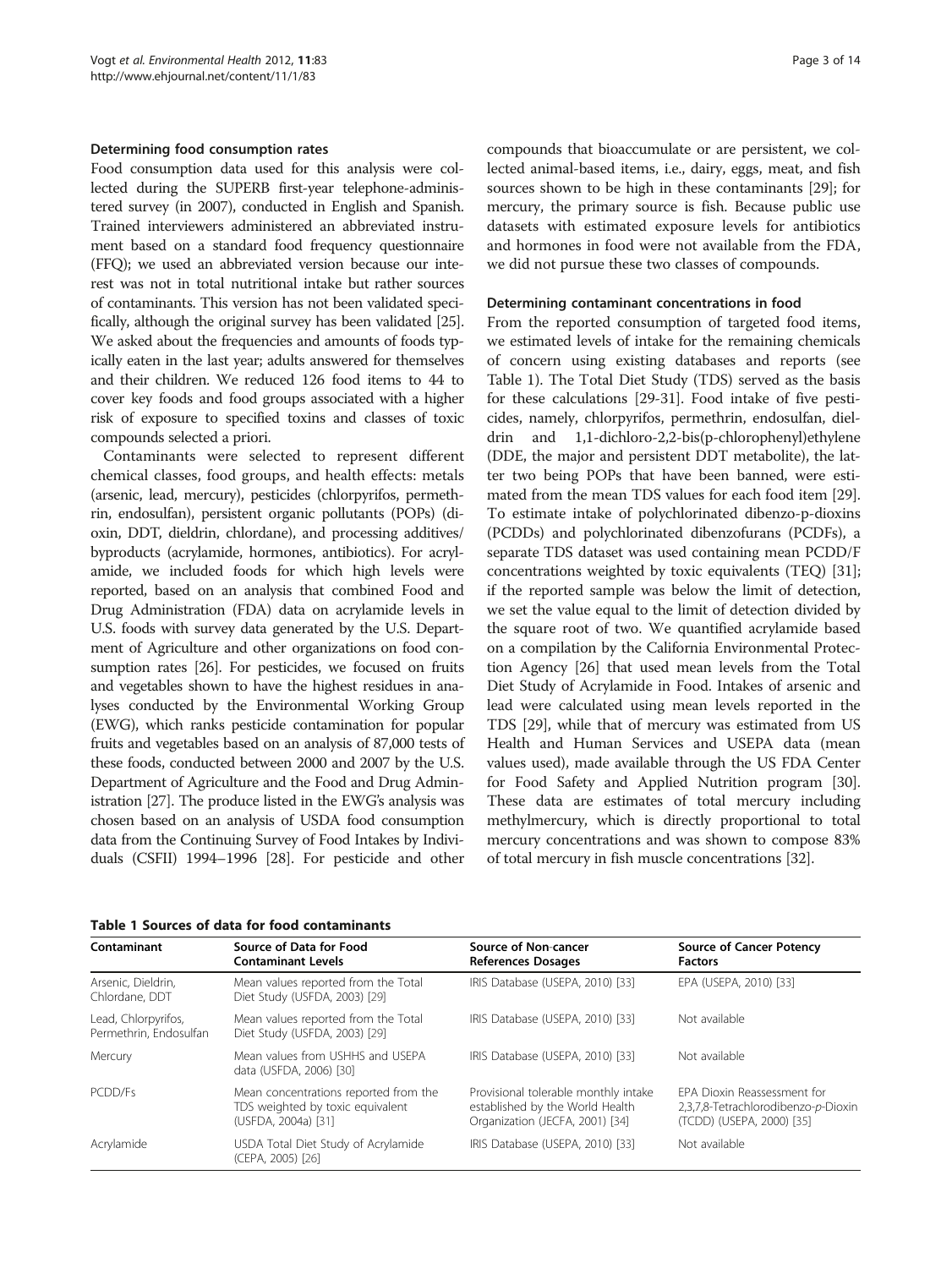#### Estimating daily intake

Person-specific estimates for intake of each compound of interest were determined based on responses of SUPERB Study participants to the FFQ for the 44 items, in combination with estimated contaminant levels by food item for each of the chemicals or compounds of interest listed in the existing databases. We included fluids such as juices, but not water or water-based drinks such as coffee or tea. Dietary data were collected from participants by asking the frequency of consumption of food items and the usual serving sizes, which were converted into grams. From these data, food intake was calculated as the average g/day; then, similar to other studies, we adjusted for self-reported body weight of participants, obtaining g food/kg body weight per day [[14,](#page-12-0)[36\]](#page-13-0). Thus, average daily contaminant intake was calculated for each individual as follows:

$$
\sum_{i} (\mu \text{g contaminant/kg bw per day})
$$

$$
= \sum_{i} (\text{g food}_i/\text{kg bw per day})
$$

$$
\times (\mu \text{g contaminant/g food}_i)
$$

where  $i=$  the  $i<sup>th</sup>$  food item containing the contaminant of interest, and bw stands for body weight. These were then averaged across individuals within each age group. In the case that data were available for multiple isomers of a contaminant, contaminant levels were summed and assigned to the given food. Some foods with multiple 'types' were asked as a group (e.g. tortilla and potato chips) in which case the food selected for estimating the contaminant level was that consumed in the greatest amount, according to the national TDS data (e.g. for chip consumption, tortilla chips were used to estimate contaminant levels because they are consumed in higher amounts than potato chips). To gauge relative accuracy of self-reported dietary intake, we compared reported quantities of foods consumed by SUPERB participants with national TDS data. We also calculated t-tests to assess differences in estimated toxin intake between age groups.

#### Determining dose–response and risk

Finally, we used non-cancer benchmarks to calculate "hazard ratios" and cancer benchmarks to calculate risk ratios. We defined the "hazard ratios" as the estimated intake for a chemical divided by the non-cancer benchmark, based on Oral Reference Doses (RfDs) available from the U.S. EPA's Integrated Risk Information System (IRIS) database. RfDs are defined as threshold levels for daily intake that are likely to result in no appreciable risk of a deleterious effect during a lifetime [\[33](#page-12-0)]. (Above this threshold, a "hazard" exists, hence the "hazard ratio.") Non-cancer benchmarks from the EPA were used for the following compounds (and their isomers): acrylamide, arsenic, lead, methylmercury, chlorpyrifos, dieldrin, endosulfan (I- and II-), permethrin (cis- and trans-), p,p'-dichlorodiphenyldichloroethylene (DDE), and chlordane (cis- and trans-). The only exception was the benchmark level for PCDD/ Fs, for which a provisional tolerable monthly intake established by the World Health Organization was used as the non-cancer benchmark since the RfD is unavailable through the IRIS database [[34](#page-12-0)].

For carcinogens, we calculated risk ratios by dividing chemical intakes by cancer benchmarks established by the EPA. The cancer benchmarks are based on cancer potency factors (CPFs), which are used to estimate contaminant intake values that would be expected to cause no more than one excess cancer in a million  $(10^{-6})$  persons exposed over a 70-year life span. CPFs were available through IRIS for arsenic, dieldrin, DDE, chlordane and from the EPA Dioxin Reassessment for 2,3,7,8- Tetrachlorodibenzo-p-Dioxin (TCDD), the most toxic of the PCDD/F congeners, which can be applied to summed TEQ values [[35\]](#page-12-0). We compared non-cancer and cancer benchmark levels with our population intake distribution to assess potential health impacts. We also report descriptive statistics of daily mean intake per kg bodyweight (mean, standard deviation, inter-quartile range,  $10^{th}$ ,  $50^{th}$  and  $90^{th}$  percentiles) and the percentage of participants above the non-cancer and cancer benchmarks for all age groups. We determined the top five foods contributing to exposure for a given chemical based on daily intake calculated for each contaminant. The range for the percent contribution of each of the 5 main food items to the total toxic load of the given contaminant was also calculated, i.e., we report the lowest to highest percentage contribution across all individuals who consumed that food.

#### Missing data, outliers, and assumptions

Among children, ages 2–7, (n=365), 24 were missing weight. Among adults ages 18+ (n=599), 52 were missing weight. We used multiple imputation with the Markov Chain Monte Carlo method (SAS/STAT 9.2, PROC MI) to impute the missing weights and heights. Separate imputation models were developed for each age group. Variables for each imputation model were identified by calculating correlations of weight with dietary and demographic variables for each age group (see Additional file [1](#page-11-0): Table S1 for variables). For t-tests and Pearson correlations, variables were included in the corresponding imputation model if the probability of a random difference was below 20% and cell counts were five or greater. Imputation was carried out five times, for which the acceptable range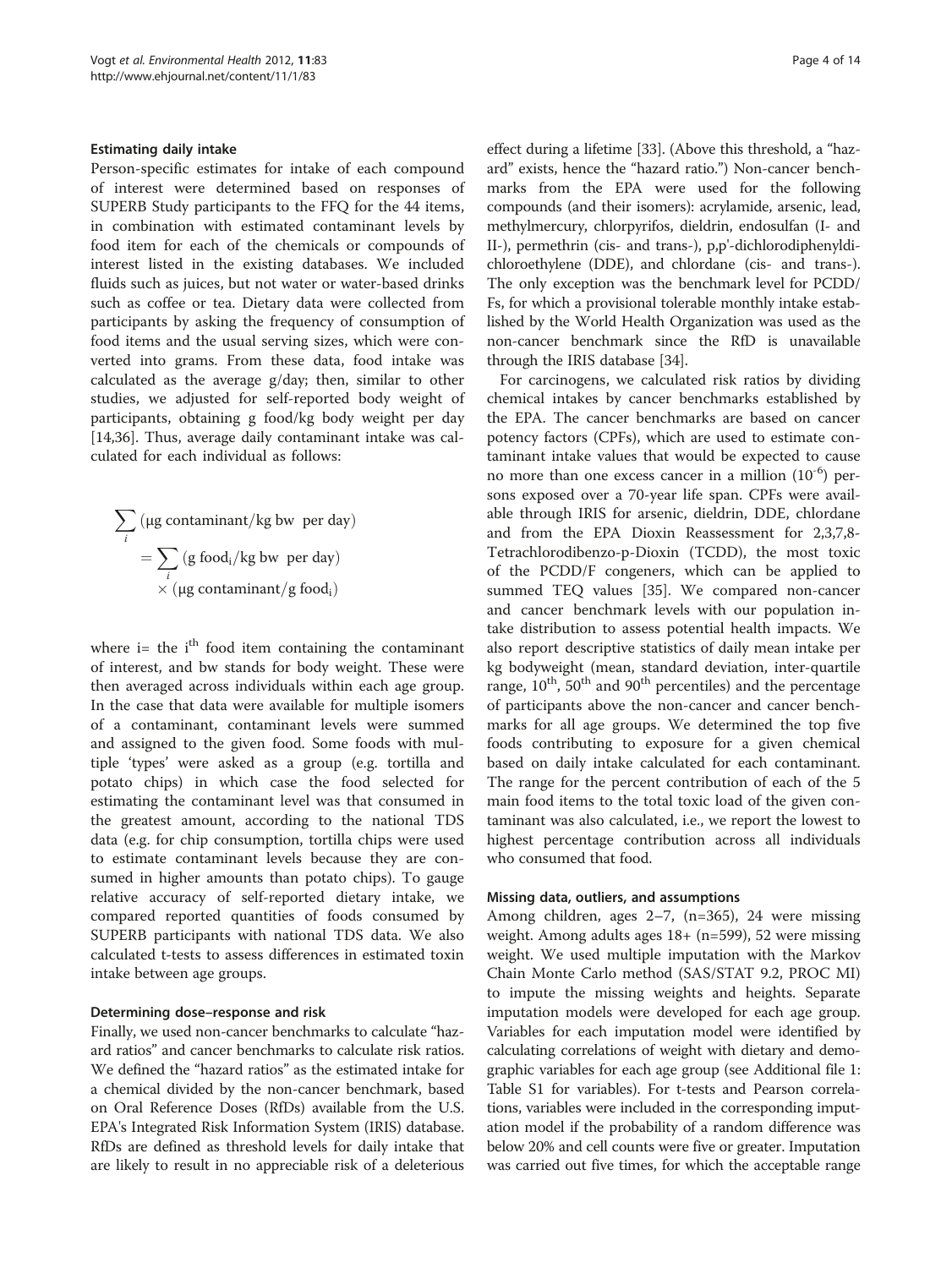was calculated from known values (limits: 1st percentile minus (0.5)\*(SD), 99th percentile plus (0.5)\*(SD)). The average of the five imputed values was used as a point estimate of the missing weight and height values. For analysis of variance, all five sets of imputed values were used (SAS/STAT 9.2, PROC MIANALYZE).

In four food categories (red meat, poultry, fish, and dairy products), we collected frequency of use data but not the usual food serving amount. We imputed serving size based on participant responses for the other foods (at least three other foods with serving size information) whenever possible. There remained 13 participants with incomplete data on those four food items who were excluded from the relevant analyses. Similarly, the "usual serving size" response (i.e., the smaller, middle, or larger serving size selected by the participant) was missing for 72 food items in interviews with 55 adults, and 68 items for 51 children. For all of these participants (except one adult), we had at least three measurements of serving size from other foods, and used these values to impute the missing value. The serving size estimates were not validated other than in the original validation of the questionnaire [\[25](#page-12-0)].

For food frequency outliers that seemed too large to be accurate (e.g., ≥70 servings of melon per week), if the weekly frequency was greater than 21 it was divided by seven, under the assumption that the interviewer accidentally selected the adjacent unit of time, entering 'per day' instead of 'per week' (17 instances among 17 adults; 20 instances among 19 children). Exceptions were made for higher consumption food categories including juice and dairy products: for these items, we used a cut point of 50 per week, above which the frequency was divided by seven (19 instances among 19 adults; none among children). We collected frequency of fruits eaten in and out of season (for six fruits) but we only collected one serving size per fruit. We assumed that fruit serving size was independent of season.

# Results

Table [2](#page-5-0) presents the percent of preschoolers who exceed benchmark intakes (noncancer benchmarks in the  $3<sup>rd</sup>$  to the last column, cancer benchmarks in the final column) adjusted for body weight (data for school-age children, parents, and older adults are included in [Additional file 2:](#page-11-0) [Table S2](#page-11-0)). Children's estimated intakes most commonly exceeded the non-cancer benchmark for acrylamide (≥95% of children), lead (100% of children) and DDE (100% of children); the reference values for both lead and DDE are zero. Other non-cancer benchmarks that were exceeded included mercury (10% of preschoolers and 6% of school-age children), and PCCD/PCDFs (2% of preschoolers). Preschool children's intake exceeded the

cancer benchmarks for arsenic, dieldrin, DDE, and PCCD/PCDFs (100%), and for chlordane (6.8% of preschoolers and 3.8% of school-age children). Preschoolers were significantly more likely to have higher intakes, for their body weight, of acrylamide (p=0.0003), lead (p=0.002), chlordane (p=0.0003), dieldrin (p=0.02), DDE (p<0.0001), and PCCD/PCDFs (p=0.0001) as compared with school-age children. As compared with parents, preschoolers were significantly more likely to be exposed to acrylamide, arsenic, lead, mercury, chlorpyrifos, endosulfan, chlordane, dieldrin, DDE, and PCCD/PCDFs (all at p<0.0001), which is partly explained by our parameterization of intake on a per body weight basis. These higher exposures emphasize the general concern about greater intake, on a weight-for-weight basis, in very young children. The same pattern was observed comparing school-age children with parents. Parents, as compared with adults 55 or older, had significantly higher intakes of acrylamide, chlordane, DDE, and PCCD/PCDFs (all at  $p<0.0001$ ) (data not shown).

Figures [1](#page-6-0) and [2](#page-6-0) show the non-cancer benchmark hazard ratios and cancer benchmark risk ratios, respectively, which compare population mean intakes to the non-cancer and cancer benchmark levels. These figures indicate the magnitude of exposure: values that are >1 indicate the –fold factor by which the estimated mean intake exceeds the benchmark levels. These benchmark hazard or risk ratios are shown for each of the four age groups. For acrylamide, non-cancer benchmark hazard ratios (Figure [1](#page-6-0)) exceeded 1 for all groups except for older adults. Thus, the estimated mean intake exceeds the acrylamide benchmark increasingly as age decreases, rising to 5.9 for preschoolers. The RfDs for lead and DDE have not been set (see final footnote to Table [2](#page-5-0)); we used zero for both and hence any intake, including the mean, exceeds those non-cancer benchmarks. Mean intake for other chemicals did not exceed the noncancer benchmarks.

The cancer benchmark risk ratios are shown in Figure [2](#page-6-0) and indicate that the benchmarks were exceeded by all five contaminants for which there was a cancer benchmark (arsenic, dieldrin, DDE, PCCD/PCDFs and chlordane), in school-aged and preschool children. This was also true for adults with the exception of chlordane, where mean intake was slightly below the benchmark. The ratio of intake level to cancer benchmark ranged from 116–297 for arsenic, 4–5 for chlordane (among children), 18–67 for dieldrin, 2–12 for DDE, and 202–1010 for PCDD/Fs.

The top individual foods contributing to intake of a given contaminant were similar across age groups (Table [3](#page-7-0) shows data for preschoolers; the other age groups are presented in [Additional file 3: Table S3\)](#page-11-0). Meat, dairy, cucumber and potatoes were top contributors, for all age groups, to POPs (chlordane, dieldrin, DDE, and PCDD/Fs. Other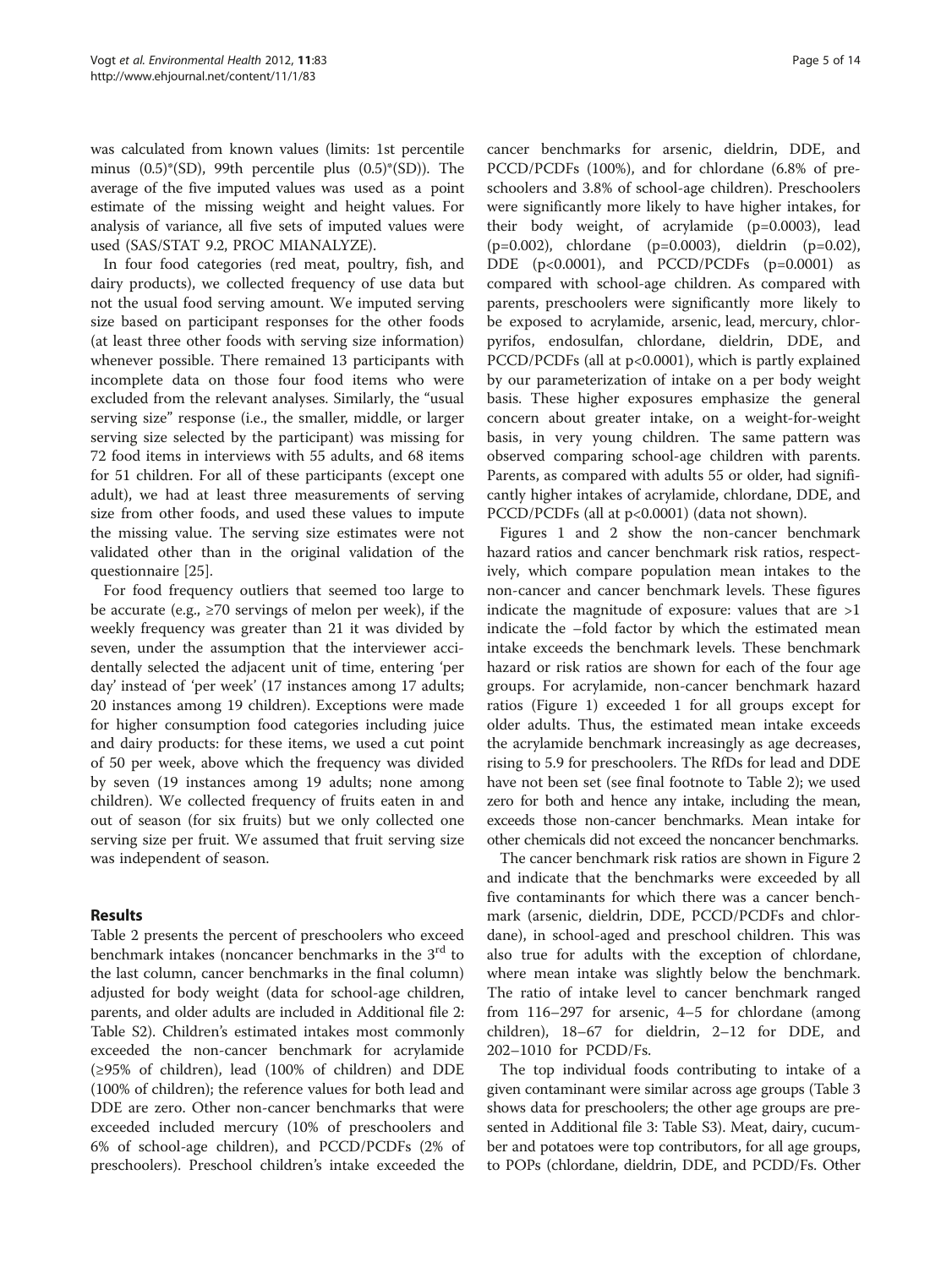| Toxin                                      | Descriptive exposure statistics       |                                                    |                                                     |                                                                              |                                                         |                                                              |                                                        | Benchmarks dosages                 |                                                                                     |                                            |  |
|--------------------------------------------|---------------------------------------|----------------------------------------------------|-----------------------------------------------------|------------------------------------------------------------------------------|---------------------------------------------------------|--------------------------------------------------------------|--------------------------------------------------------|------------------------------------|-------------------------------------------------------------------------------------|--------------------------------------------|--|
|                                            | N exposed<br>based on<br>dietary data | Mean daily<br>intake (mg/kg<br>bodyweight/<br>day) | SD of daily<br>intake (mg/kg<br>bodyweight/<br>day) | 10 <sup>th</sup> percentile of<br>daily intake (mg/kg<br>bodyweight/<br>day) | median of daily<br>intake (mg/kg<br>bodyweight/<br>day) | 90th percentile of<br>daily intake (mg/kg<br>bodyweight/day) | Reference<br>Dosage (RfD)<br>(mg/kg<br>bodyweight/day) | %<br>participants<br>> RfD         | Cancer<br><b>Benchmark</b><br>$(CB)$ (mg/kg)<br>bodyweight/<br>$day)$ <sup>++</sup> | %<br>participants<br>> Cancer<br>Benchmark |  |
| Acrylamide                                 | 207                                   | 1.18E-03                                           | 9.48E-04                                            | 3.17E-04                                                                     | 9.22E-04                                                | 2.51E-03                                                     | 0.0002                                                 | 97.10%                             |                                                                                     |                                            |  |
| <b>Metals</b>                              |                                       |                                                    |                                                     |                                                                              |                                                         |                                                              |                                                        |                                    |                                                                                     |                                            |  |
| Arsenic<br>Lead*<br>Methylmercury          | 207<br>207<br>147                     | 1.98E-04<br>1.36E-04<br>3.17E-05                   | 2.37E-04<br>6.92E-05<br>5.68E-05                    | 3.84E-05<br>5.90E-05<br>1.40E-06                                             | 1.02E-04<br>1.18E-04<br>2.53E-05                        | 4.03E-04<br>2.35E-04<br>1.02E-04                             | 0.0003<br>0.000 <sup>‡</sup><br>0.0001                 | 18.36%<br>100.00%<br>10.20%        | 6.67E-07                                                                            | 100.0%<br>$\overline{\phantom{a}}$         |  |
| Current use pesticides                     |                                       |                                                    |                                                     |                                                                              |                                                         |                                                              |                                                        |                                    |                                                                                     |                                            |  |
| Chlorpyrifos<br>Permethrin<br>Endosulfan   | 207<br>207<br>207                     | 7.45E-05<br>1.29E-04<br>4.01E-05                   | 6.56E-05<br>1.60E-04<br>3.31E-05                    | 1.60E-05<br>3.06E-06<br>1.07E-05                                             | 5.59E-05<br>7.35E-05<br>3.16E-05                        | 1.51E-04<br>3.32E-04<br>8.95E-05                             | 0.003<br>0.05<br>0.006                                 | 0.00%<br>0.00%<br>0.00%            |                                                                                     | $\overline{\phantom{a}}$                   |  |
| Persistent organic pollutants              |                                       |                                                    |                                                     |                                                                              |                                                         |                                                              |                                                        |                                    |                                                                                     |                                            |  |
| Chlordane<br>Dieldrin<br>$DDE+$<br>PCDD/Fs | 207<br>207<br>207<br>207              | 1.54E-06<br>4.17E-06<br>3.39E-05<br>1.01E-09       | 8.45E-07<br>3.03E-06<br>1.78E-05<br>4.78E-10        | 4.84E-07<br>1.52E-06<br>1.36E-05<br>4.74E-10                                 | 1.46E-06<br>3.36E-06<br>3.12E-05<br>9.34E-10            | 2.63E-06<br>7.82E-06<br>5.51E-05<br>1.58E-09                 | 0.0005<br>0.00005<br>$0.000+$<br>2.30E-09              | 0.00%<br>0.00%<br>100.00%<br>2.42% | 2.86E-06<br>6.25E-08<br>2.94E-06<br>1.00E-12                                        | 6.76%<br>100.00%<br>100.00%<br>100.00%     |  |

#### <span id="page-5-0"></span>Table 2 Intake of food contaminants in preschool-aged children (mg/kg/day)

Preschool-aged Children (2–4) (n=207)\*

† Boldface values represent whole-population average estimated exposures that exceed the non-cancer or cancer benchmarks.

 $<sup>††</sup>$  Cancer benchmarks equal 10<sup>-6</sup> divided by the cancer slope factor and represents the exposure concentration at which lifetime cancer risk is one in one million.<br>The source is the EPA IRIS except for PCDD/Fs, fo</sup>

\* The EPA has concluded that setting RfDs for lead is inappropriate because effects occur at levels so low as to be essentially without a threshold. The EPA has also not set a reference dosage for DDE thus both are presented as having a RfD of zero.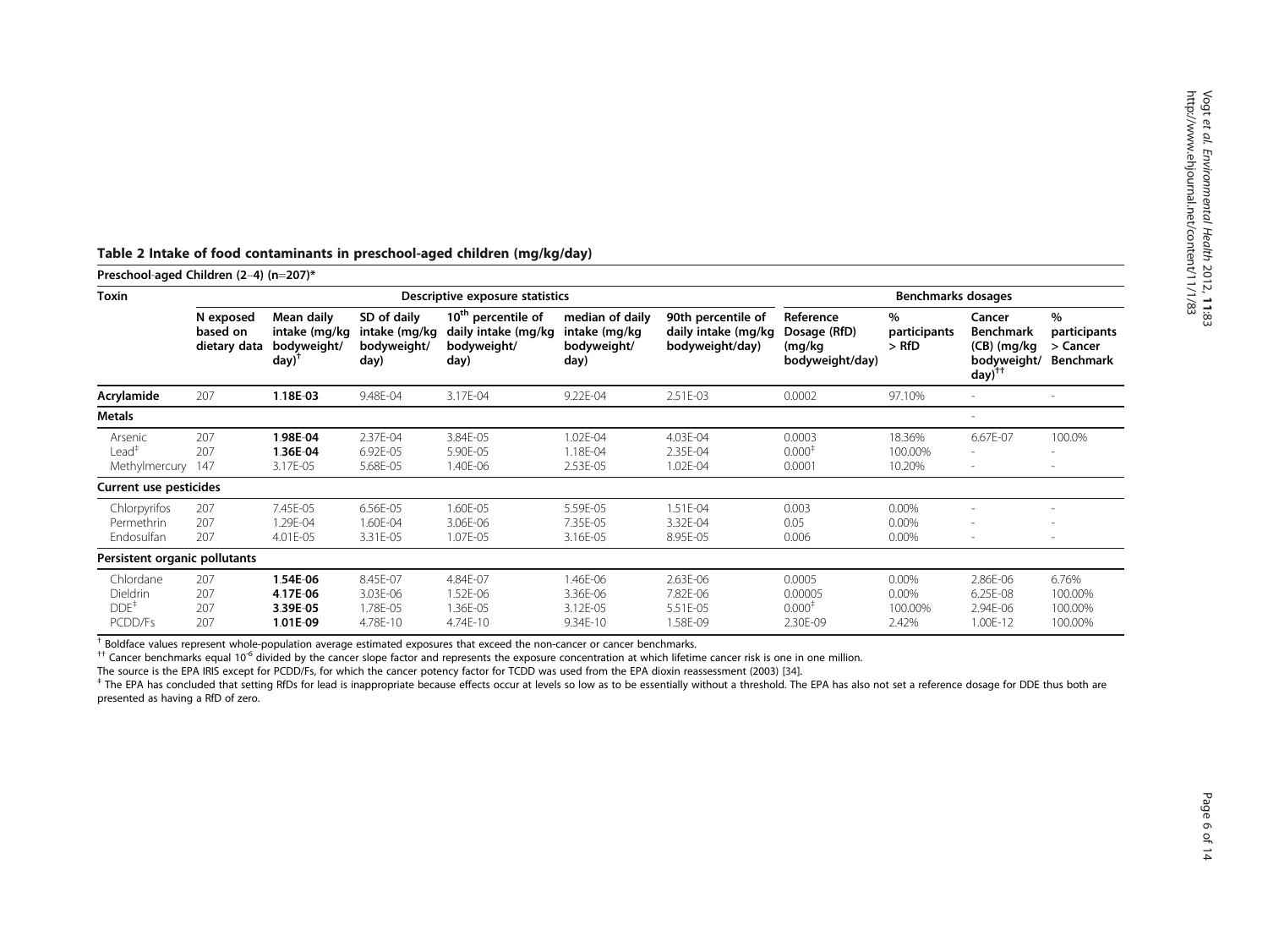<span id="page-6-0"></span>

major contributors to POPs were poultry, freshwater fish, cantaloupe, mushrooms, as well as spinach (adults only) and pizza (children only). Dairy was also a main contributor to lead exposure among all age groups and to chlorpyrifos among children. Produce items such as tomatoes, peaches, apples, peppers, grapes, lettuce, broccoli, strawberries, spinach, pears, green beans, and celery were the top contributors to current use pesticides (chlorpyrifos, permethrin, and endosulfan). Poultry, salmon, tuna, and mushrooms were top contributors to arsenic in all age groups. Fried potatoes, chips, cereal, and crackers were top contributors to acrylamide in all age groups. Additional foods that have high levels of contamination that were not captured by the top five ranks in Table [3](#page-7-0) (due to lower reported consumption) include popcorn and pretzels for acrylamide, spinach for lead, fish (fresh and saltwater) for dieldrin, and lettuce and celery for DDE.

We also grouped foods together to examine overall exposure to each contaminant by food group. Figure [3](#page-8-0) shows the range in percentage contribution of intake for each contaminant by age group, which varied by food and consumption amounts. As expected, we found processed grains to be the primary source of acrylamide exposure as this compound is isolated from carbohydrate-based goods cooked at high temperatures. Fish was the primary route of exposure to arsenic and mercury. Fruits and vegetables were the primary source of dietary exposure to lead, chlorpyrifos, permethrin, endosulfan, and dieldrin. Dairy was the main source of chlordane, DDE, and PCDD/Fs exposure, although intake of PCDD/Fs was distributed across dairy, meat, and produce groups to varying degrees by age group with less exposure from dairy among adults due to lower dairy (and higher meat) consumption.

To examine the validity of reported levels of food intakes from the SUPERB survey, we compared the amounts of the top twenty most commonly consumed foods to the national averages by age group [\[37](#page-13-0)]. We found that across age groups, reported consumption of fruits, vegetables, and dairy in California tended to exceed national averages, poultry was comparable, and reported meat consumption tended to be lower than national averages though percentage differences between the two amounts were usually less than ten percent ([Additional file 4: Table S4](#page-11-0)).

#### **Discussion**

# Contaminants that exceeded cancer and non-cancer benchmarks

For our study population, the means of the estimated intakes for the following dietary contaminants exceeded

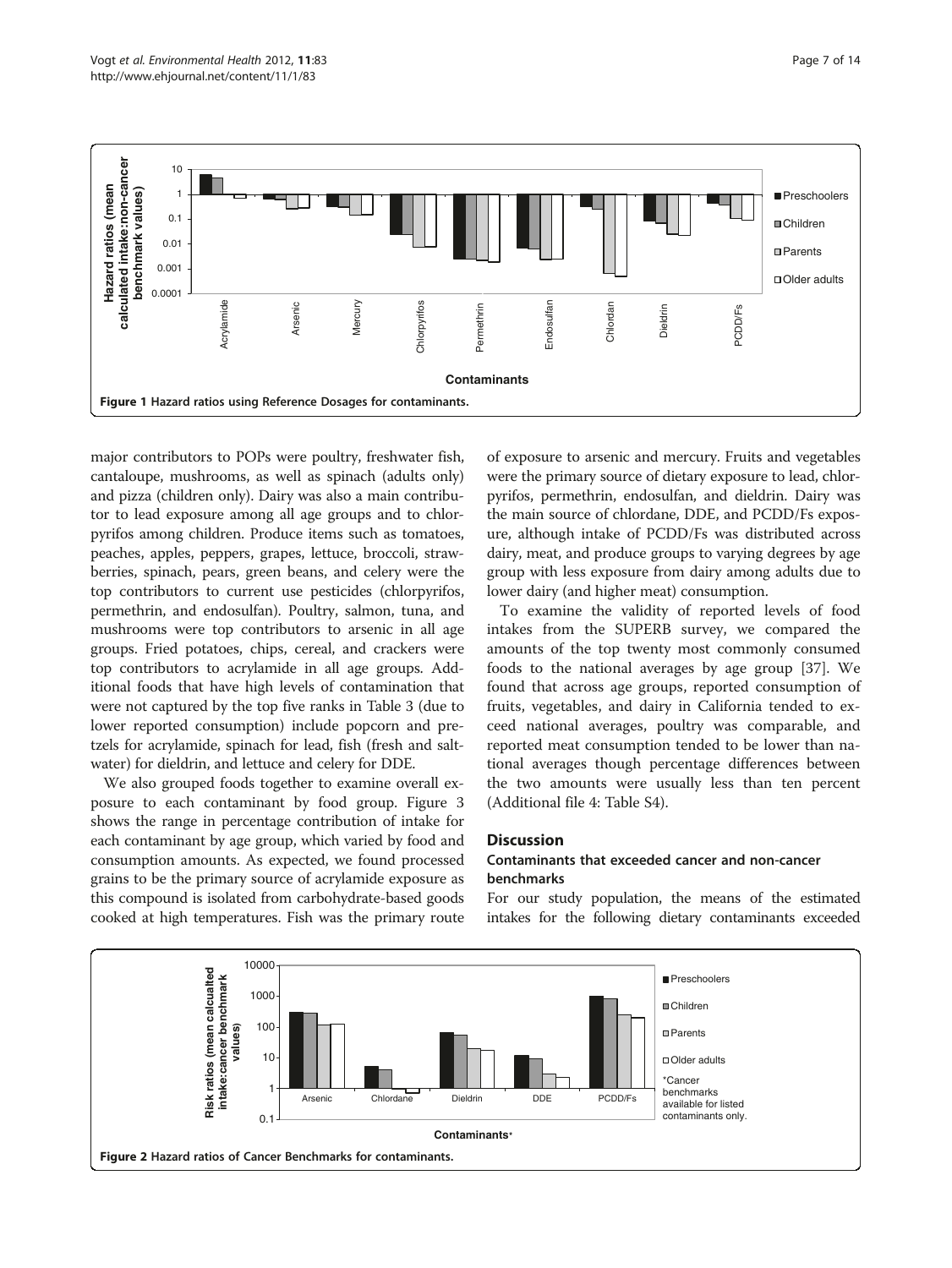# <span id="page-7-0"></span>Table 3 Top five food sources for contaminants in preschool-aged children<sup>a</sup>

| Toxins (RfD) µg/kg/day        | rapie 5 Top nie 100a soarces for contaminants in preschooragea chilaren<br>Preschool-aged Children 2-4 yrs old (n=207) |                             |                              |                              |                             |  |  |
|-------------------------------|------------------------------------------------------------------------------------------------------------------------|-----------------------------|------------------------------|------------------------------|-----------------------------|--|--|
|                               | Highest                                                                                                                | 2nd                         | 3rd                          | 4th                          | 5 <sup>th</sup>             |  |  |
| Acrylamide (0.2 µg/kg/day)    | crackers                                                                                                               | fried potatoes <sup>b</sup> | cereal                       | graham crackers              | chips                       |  |  |
| Mean µg/kg/day                | 0.434607                                                                                                               | 0.257568                    | 0.188175                     | 0.574920                     | 0.323679                    |  |  |
| n                             | 125                                                                                                                    | 118                         | 100                          | 94                           | 71                          |  |  |
| % range                       | 3.9-82.4%                                                                                                              | 8.9-76.7%                   | 2.2-70.4%                    | 6.2-84.1%                    | 4.2-96.6%                   |  |  |
| <b>Metals</b>                 | Highest                                                                                                                | 2nd                         | 3rd                          | 4th                          | 5 <sup>th</sup>             |  |  |
| Arsenic (0.3 µg/kg/day)       | poultryb                                                                                                               | cereal                      | salmon                       | tuna                         | mushrooms                   |  |  |
| Mean µg/kg/day                | 0.022756                                                                                                               | 0.014547                    | 0.141837                     | 0.183135                     | 0.052914                    |  |  |
| n                             | 148                                                                                                                    | 81                          | 77                           | 70                           | 61                          |  |  |
| % range                       | 0.6-74.7%                                                                                                              | 2.3-47.9%                   | 2.3-97.6%                    | 10.3-96.4%                   | 0.6-81.9%                   |  |  |
| Lead (0.0 µg/kg/day)*         | dairyb                                                                                                                 | apple juice                 | grapes                       | cookies                      | sweet potatoes <sup>c</sup> |  |  |
| Mean µg/kg/day                | 0.032679                                                                                                               | 0.043302                    | 0.017289                     | 0.015441                     | 0.039843                    |  |  |
| n                             | 184                                                                                                                    | 112                         | 58                           | 42                           | 36                          |  |  |
| % range                       | 7.1-83.8%                                                                                                              | 4.8-78.3%                   | 3.2-35.5%                    | 5.2-40.0%                    | 7.5-63.1%                   |  |  |
| Methylmercury (0.1 µg/kg/day) | seafoodb                                                                                                               | tuna                        | freshwater fish <sup>b</sup> | n/a                          | n/a                         |  |  |
| Mean µg/kg/day                | 0.030454                                                                                                               | 0.033099                    | 0.015439                     | n/a                          | n/a                         |  |  |
| n                             | 91                                                                                                                     | 72                          | 69                           | n/a                          | n/a                         |  |  |
| % range                       | 1.6-100%                                                                                                               | 5.7-100%                    | 0.7-100%                     | n/a                          | n/a                         |  |  |
| <b>Pesticides</b>             | Highest                                                                                                                | 2nd                         | 3rd                          | 4th                          | 5th                         |  |  |
| Chlorpyrifos (3.0 µg/kg/day)  | grapes                                                                                                                 | apples                      | peaches                      | dairyb                       | tomatoes                    |  |  |
| Mean µg/kg/day                | 0.027609                                                                                                               | 0.017583                    | 0.019758                     | 0.002052                     | 0.006011                    |  |  |
| n                             | 179                                                                                                                    | 174                         | 127                          | 49                           | 28                          |  |  |
| % range                       | 3.9-86.8%                                                                                                              | 3.9-91%                     | 2.4-69.9%                    | 1.2-60.8%                    | 2.7-48.9%                   |  |  |
| Permethrin (50.0 µg/kg/day)   | lettuce                                                                                                                | spinach                     | broccolib                    | tomatoes                     | peaches                     |  |  |
| Mean µg/kg/day                | 0.072562                                                                                                               | 0.138982                    | 0.005281                     | 0.014693                     | 0.003968                    |  |  |
| n                             | 108                                                                                                                    | 103                         | 102                          | 86                           | 59                          |  |  |
| % range                       | 4.9-98.5%                                                                                                              | 3.4-99.4%                   | 0.5-99%                      | 1.2-98.7%                    | 0.2-98.9%                   |  |  |
| Endosulfan (6.0 µg/kg/day)    | apples                                                                                                                 | peaches                     | strawberries                 | tomatoes                     | pears                       |  |  |
| Mean µg/kg/day                | 0.008055                                                                                                               | 0.009462                    | 0.006409                     | 0.009509                     | 0.006667                    |  |  |
| n                             | 129                                                                                                                    | 99                          | 94                           | 75                           | 48                          |  |  |
| % range                       | 1.2-79.4%                                                                                                              | 7.6-77.5%                   | 4.8-62.1%                    | 8.8-85.8%                    | 7.2-63.3%                   |  |  |
| <b>POPs</b>                   | Highest                                                                                                                | 2nd                         | 3rd                          | 4th                          | 5th                         |  |  |
| Chlordane (0.5 µg/kg/day)     | dairyb                                                                                                                 | cucumber                    | meat <sup>b</sup>            | popcorn                      | potatoes                    |  |  |
| Mean µg/kg/day                | 0.012221                                                                                                               | 0.003734                    | 0.000745                     | 0.000844                     | 0.000985                    |  |  |
| n                             | 200                                                                                                                    | 96                          | 94                           | 65                           | 55                          |  |  |
| % range                       | 1.0-99.8%                                                                                                              | 1.4-96.3%                   | 1.0-55.0%                    | 0.8-20.1%                    | 0.3-44.2%                   |  |  |
| Dieldrin (0.05 µg/kg/day)     | dairyb                                                                                                                 | meat <sup>b</sup>           | cucumber                     | cantaloupe                   | pizza                       |  |  |
| Mean µg/kg/day                | 0.001563                                                                                                               | 0.000606                    | 0.002496                     | 0.000547                     | 0.000172                    |  |  |
| n.                            | 195                                                                                                                    | 108                         | 101                          | 63                           | 40                          |  |  |
| % range                       | 5.7-96.0%                                                                                                              | 1.4-76.4%                   | 5.2-93.6%                    | 3.4-61.7%                    | 1.1-56.6%                   |  |  |
| DDE (0.0 µg/kg/day)*          | dairyb                                                                                                                 | potatoes                    | meat <sup>b</sup>            | freshwater fish <sup>b</sup> | pizza                       |  |  |
| Mean µg/kg/day                | 0.020878                                                                                                               | 0.006516                    | 0.003474                     | 0.01115                      | 0.00151                     |  |  |
| n                             | 199                                                                                                                    | 101                         | 94                           | 62                           | 61                          |  |  |
| % range                       | 6.1-97.5%                                                                                                              | 1.1-81.6%                   | 1.9-43.4%                    | 1.8-86.8%                    | 1.3-48.3%                   |  |  |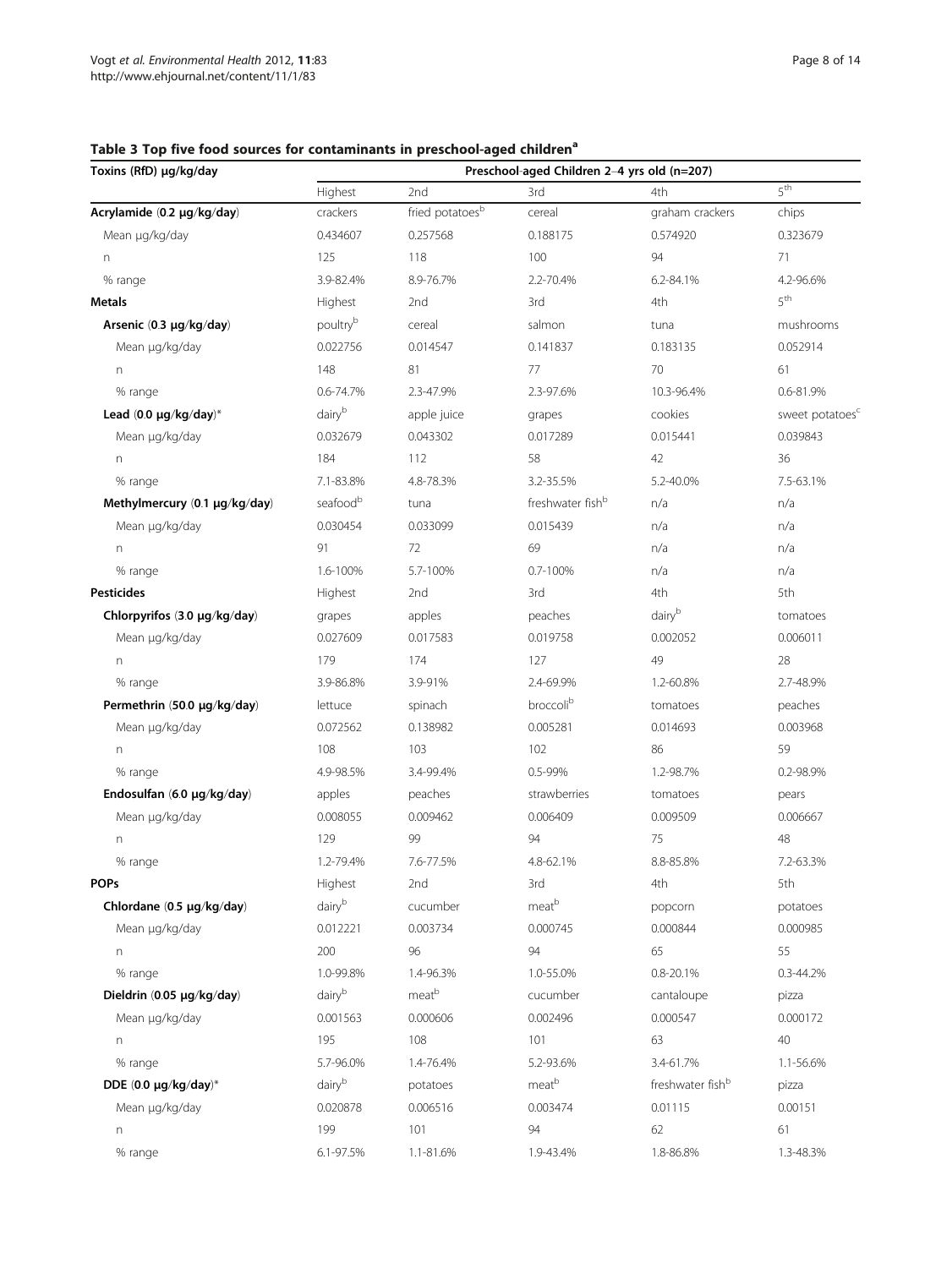| PCDD/Fs (0.002 ng/kg/day) | dairy <sup>p</sup> | meat <sup>"</sup> | potatoes  | cereal    | mushrooms |
|---------------------------|--------------------|-------------------|-----------|-----------|-----------|
| Mean ng/kg/day            | 0.000469           | 0.000202          | 0.000139  | 0.000058  | 0.000155  |
|                           | 196                | 28                | 39        | 39        | 39        |
| % range                   | 7.9-86.2%          | $3.1 - 60.0\%$    | 3.7-62.2% | 2.6-19.8% | 3.1-44.5% |

# <span id="page-8-0"></span>Table 3 Top five food sources for contaminants in preschool-aged children<sup>a</sup> (Continued)

<sup>a</sup> Daily exposure totals (in μg/kg/day) calculated (in ppb), except PCDD/Fs, which are presented as ng/kg/day; reference dosages are presented in same units. Top sources were calculated by taking the top three food contributors to each individual's exposure (per contaminant) and summarizing across the population the five foods appearing most commonly in the 3 highest ranks. The n refers to the number of participants for whom that food was among the top three contributors to intake for the given contaminant. The percentage range is the minimum to maximum contribution, across all individuals reporting that food item, for each of the main food items to total intake of the given contaminant.

<sup>b</sup> Indicates a food subgroup. Dairy: all dairy and egg products; broccoli: broccoli, cauliflower, brussels sprouts; peaches: peaches, nectarines, plums; meat: beef, pork, lamb; poultry: chicken, turkey.

canned sweet potatoes.



benchmark levels: were acrylamide, arsenic, lead, and among persistent organic pollutants, chlordane (children only), dieldrin, DDE, and PCDD/Fs. Children exceed the non-cancer and cancer benchmarks by a greater margin than adults for all compounds. This is especially of concern for children because all of these compounds are suspected endocrine disruptors and thus may impact normal development. Cancer risk ratios were exceeded by over a factor of 100 for arsenic and PCDD/Fs. Although we have emphasized compounds where the mean exceeded the benchmark, it is of public health consequence that more than 10% of the study population exceeded the non-cancer benchmarks for arsenic and methylmercury.

Health endpoints associated with contaminant exposure vary by compound. Acrylamide may induce neuromuscular defects [\[38\]](#page-13-0). Chronic arsenic exposure by ingestion has been related to various types of cancer [\[39\]](#page-13-0). Lead is known to damage the nervous and reproductive systems, especially in young children and at low levels with an approximate one point decrease in IQ with each 1 μg/dL increase in blood lead [[40](#page-13-0)]. As for banned pesticides, chlordane exposure has been associated with cancers, neurotoxicity [\[41](#page-13-0)] and low birth weight [\[42\]](#page-13-0). Dieldrin has been linked to Parkinson's Disease and cancer [\[43](#page-13-0)]. DDE is genotoxic and an endocrine disruptor [\[44\]](#page-13-0). TCDD, the most toxic of the PCDD/F congeners, is an endocrine disruptor, is known to disrupt the developing immune, nervous, and reproductive systems, and has been shown to be teratogenic, mutagenic, carcinogenic, immunotoxic, and hepatotoxic in animal models [\[45,46](#page-13-0)].

Estimates of dietary exposures in SUPERB participants were similar to previously reported estimates of Dougherty et al. [\[13\]](#page-12-0). Both analyses found that cancer benchmarks were exceeded for arsenic, chlordane, dieldrin, DDT/DDE, and dioxin among children. Dougherty et al. reported that children were found to exceed lifetime benchmarks for intake of these pollutants by age 12 (a lifetime average daily dose based on childhood exposure alone was calculated to reach this conclusion).

Acrylamide was the only compound for which mean intakes in our study exceeded the noncancer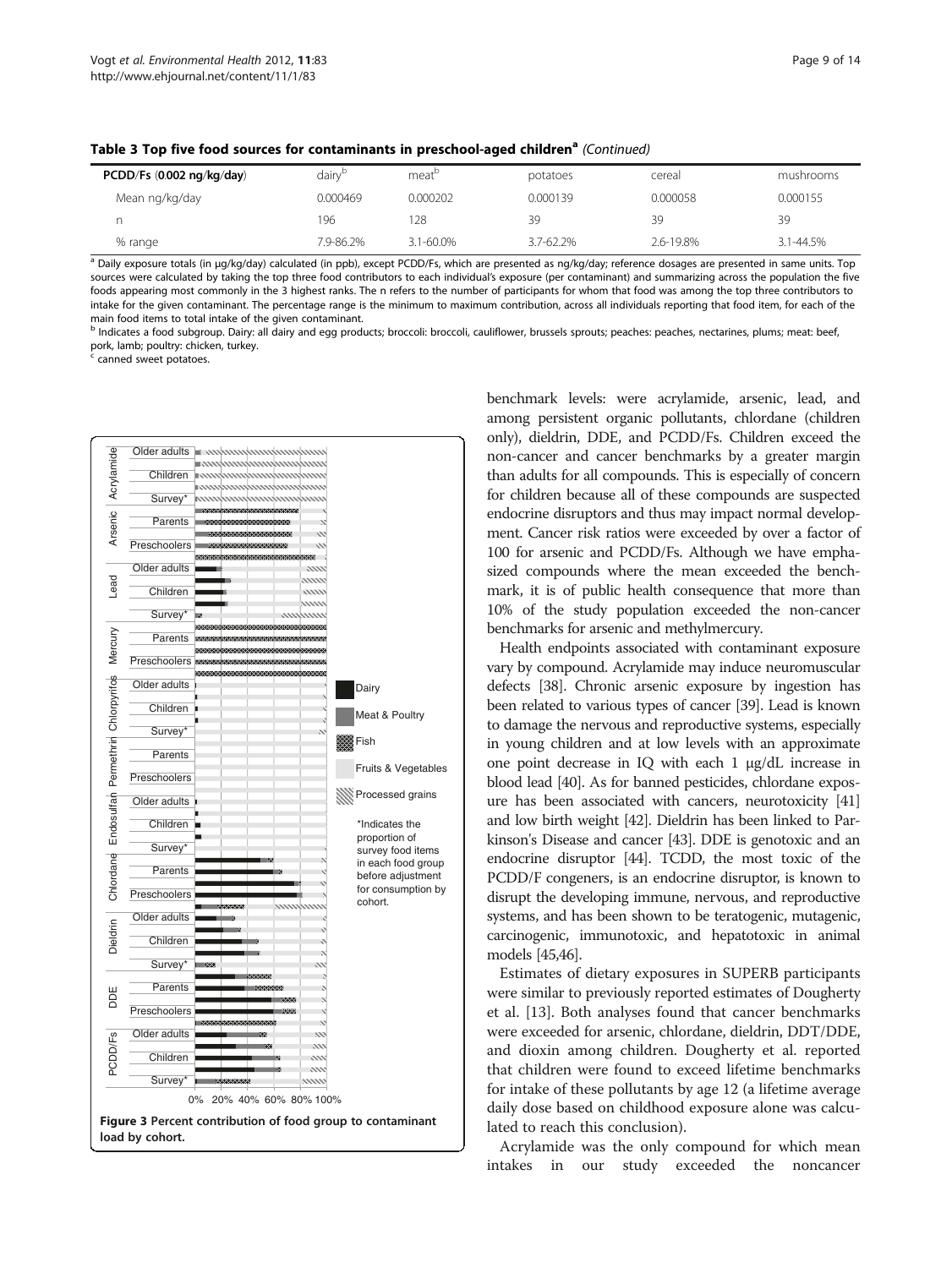benchmarks. By comparison, the only other study that included acrylamide was conducted in Japan and did not calculate acrylamide in terms of reference dosages [\[19](#page-12-0)]. Regarding the implications of high acrylamide exposure, the safety of dietary sources of acrylamide is currently under study by the FDA. A major goal of the draft FDA Action Plan on Acrylamide in Food, released in 2004, is to assess the dietary exposure of U.S. consumers to acrylamide by measuring acrylamide levels in various foods and estimating dietary exposure [\[47\]](#page-13-0). Findings on acrylamide exposure among children and adults reported herein contribute to this goal.

#### Calculated intake compared to previous reports – dioxin

Previously reported intakes for dioxin were as follows: Jensen at al. quantified dioxin intake calculated as TEQ from fish and found that it ranged from 26–138 pg/person/day TEQ (2001). A study of Dutch children (n=207) ages 1–5 estimated cumulative TEQ (PCB-TEQ and dioxin-TEQ) intake from a food questionnaire at 6–7 pg/ kg/day [\[48](#page-13-0)]. Our estimated levels were for only for PCDD/Fs TEQ (i.e., we did not include dioxin-like PCBs) and were therefore, as expected, considerably lower at 0.2-1.01 pg/person/day TEQ.

# Calculated intake compared to previous reports – arsenic, dieldrin, endosulfan, mercury, chlordane, permethrin, chlorpyrifos

In the analysis by Dougherty et al. [\[13](#page-12-0)], arsenic, dieldrin, endosulfan, mercury, chlordane, and permethrin intakes were found to be in a similar range as in SUPERB participants. Chlorpyrifos intake, however, was reported as 8.0  $x10^{-4}$  mg/kg/day in Dougherty versus 7.1-7.5 $x10^{-5}$  in our study for children and  $2.2x10^{-5}$  for adults. To seek an explanation for this discrepancy, we examined the difference in foods included in our analysis and found that the food sources we omitted were: rice, peas, oats, grapefruit, and cabbage. Though Dougherty et al. did not present their top contributors to chlorpyrifos because it was well below the noncancer reference dosage, we found apples, grapes, peaches, tomatoes, and peppers to be top contributors in our study population. Another possible explanation for the much lower chlorpyrifos intake levels in our study is the EPA regulation imposed in 2001 (after the Dougherty study was conducted) that banned chlorpyrifos for in-home use.

We found our arsenic intake estimates to fall below the non-cancer benchmarks but to greatly exceed the cancer benchmarks. However, this calculation of cancer risk is an overestimation because the food measurements of arsenic in the FDA Total Diet Study (the database used in this study) were made for total arsenic whereas EPA cancer benchmarks are set for inorganic arsenic. Inorganic arsenic, the more toxic form of arsenic, usually

composes less than half of total arsenic. Previous studies of dietary exposures reconcile this discordance by citing a National Research Council analysis of the percentage of inorganic arsenic in total arsenic measurements made by the FDA Total Diet Study for 1991–1997 [[49](#page-13-0)], which estimated inorganic arsenic intake to range from 0.066 to 0.34 μg/kg/day with an average of 0.14 μg/kg/day. Our estimated intake of total arsenic in SUPERB participants ranged from 0.14 (for older adults) to 1.22 (for preschool age children) μg/mg/kg. Considering that inorganic arsenic usually constitutes less than half of total arsenic, the estimates are actually within expected range for adult intake (estimated at 0.14-0.2 μg/kg/day). For children, our findings were more consistent with, or if anything on the low side in comparison with Yost and Tao et al., who found that children's inorganic arsenic intake ranged from 1.6-6.2 μg/day with an average of 3.2 and that main sources were grain, fruits, rice, and milk (2004). Another study that analyzed inorganic arsenic in Total Diet Study foods found that inorganic arsenic was a higher percentage of total arsenic in rice and cereal grains compared to poultry and fish [[23](#page-12-0)]. It is difficult to know whether the source attribution differences are due to regional variability in diet, as we found not only cereal, but also poultry, salmon, tuna, and mushrooms were top contributors to total arsenic intake. With a large coast and a sizable demographic of Asian ancestry in California, fish consumption does tend to be higher than elsewhere in the nation.

# Benchmarks

Though the reference dosages are meant to serve as benchmarks for safe exposure, there is debate in the scientific community about the validity of the term "safe exposure." One weakness of benchmarks is that compounds are evaluated individually, whereas real life exposure scenarios involve multiple exposure routes and multiple compounds acting upon target organs and/or systems. Since exposures may operate synergistically, additively, or even antagonistically, a more comprehensive approach to establishing safe contaminant levels in food would consider the hundreds of chemicals humans are exposed to on a daily basis through a number of different routes and from different sources. Regarding benchmarks as indicators of safe exposure, there is evidence that disease occurs below the existing prescribed limits; thus allowances may need to be revised in accordance with estimates that take multiple exposures into account especially for highly sensitive groups (e.g. young children). For example, in a study of 7-year-olds (n=917) in which cognitive brain function was assessed in relation to prenatal methylmercury exposure, investigators reported that "early dysfunction is detectable at exposure levels currently considered safe" [\[50](#page-13-0)]. For lead, though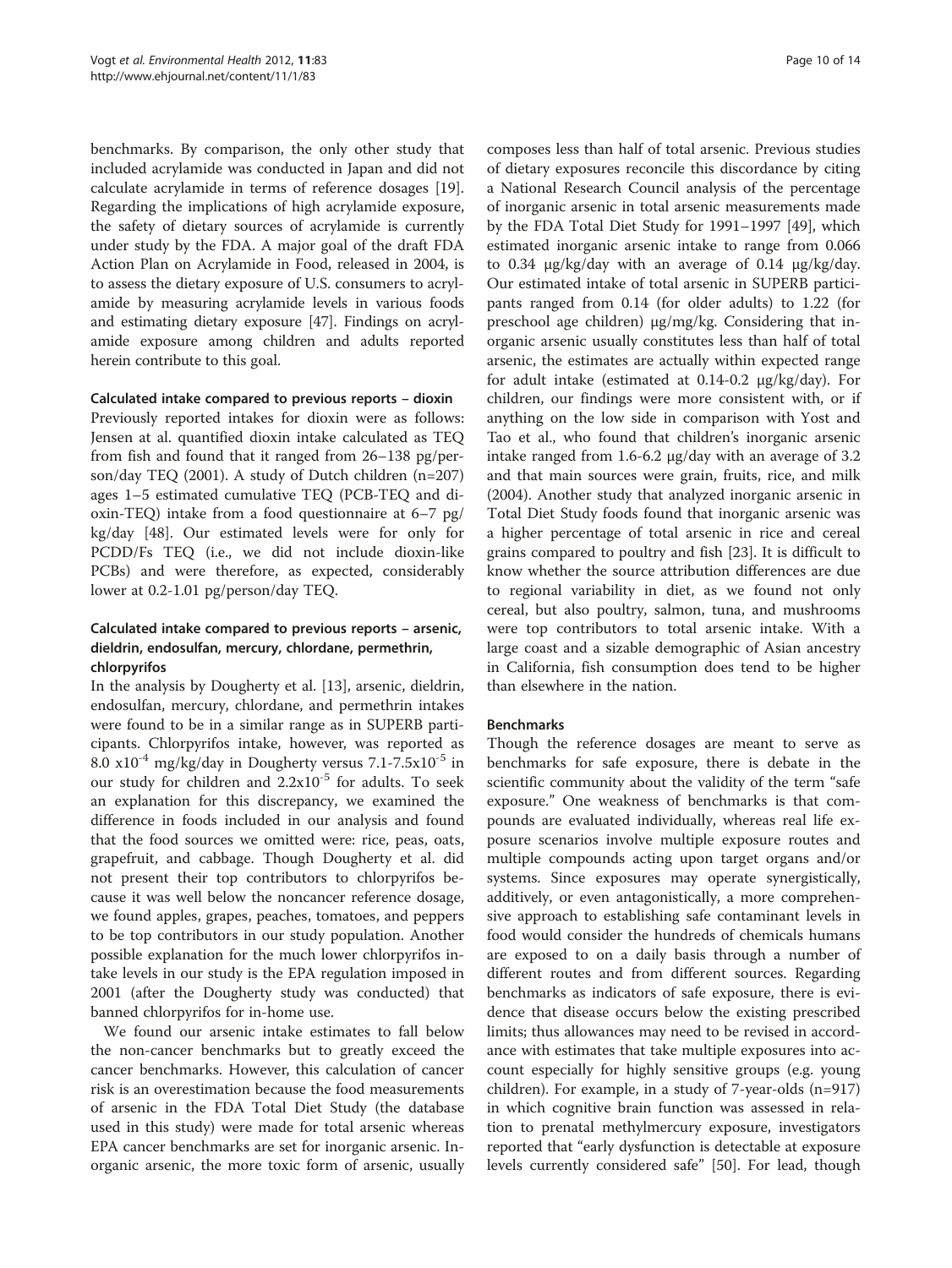there is no blood lead threshold for children by the EPA, the "action level" for clinical interventions was set at 10 μg/dL in 1991 by the CDC. Blood lead levels of concern have been progressively lowered since the 1960's and despite observations of significant adverse effects occurring below a blood level of 10 μg/dL [\[51,52\]](#page-13-0) no changes have been made in the lead standard.

# Top food contributors to contaminant exposure and dietary strategies to reduce contaminant intake – pesticides

The top contributors to pesticide intake among fruits and vegetables included tomatoes, peaches, apples, peppers, grapes, lettuce, broccoli, strawberries, spinach, pears, green beans, and celery. Six of the twelve top pesticide contributors from our study also appear on the Environmental Working Group's Dirty Dozen for highest fruit and vegetable contributors of pesticide intake (peaches, apples, peppers, strawberries, spinach, and celery). While our calculations included a handful of common current use pesticides, those of the EWG included all of those tested by the FDA.

Dietary strategies to reduce exposure to food contaminants by necessity would vary by compound. Based on our calculations of food items that contribute most to intake in this sample, reducing exposure to pesticides is possible by substituting organic produce and milk for non-organic produce and milk. It may come as a surprise that milk, in addition to fruits and vegetables, was found to be a top contributor to intake of chlorpyrifos. This can be explained by the application of chlorpyrifos to grazing fields or feed given to dairy cattle, which is prohibited in organic milk production [\[53](#page-13-0)].

Consumers can potentially lower their exposure to current use pesticides by selecting types of conventionally grown produce with lower measured levels of pesticides. They can also purchase organically grown produce. Considering that some of the produce items high in pesticides are among the highest consumed fruits and vegetables in the U.S., it may be more effective to target agricultural production practices rather than consumer food choices to increase availability (and lower the cost) of organically grown tomatoes, peaches, apples, peppers, grapes, and strawberries, for example.

# Persistent organic pollutants & metals

Results from our study showed that milk was the leading dietary contributor of exposure to POPs for all age groups with animal foods and produce items making up the next four leading contributors. Fish was a major source of exposure resulting in arsenic, chlordane, dieldrin, dioxin, and DDT intake. Because POPs accumulate in animal fat, consuming a plant-based diet is one strategy to reduce exposure to POPs such as chlordane, DDE, and PCDD/Fs [\[54](#page-13-0)]. Another strategy to reduce POPs exposure is to decrease consumption of meat, dairy, and fish, or to select the lowest fat option. Fish is practically the sole source for methylmercury, but since levels are known to vary widely by fish species, consumers can avoid fish with high concentrations of mercury (shark and swordfish) in favor of fish and shellfish with low concentrations (e.g., catfish, canned salmon, and scallops) [\[55](#page-13-0)]. At the same time, consumers should recognize the health benefits of eating fish, and of particular importance for pregnant women and children, the well-established improvement in brain development from nutrients abundant in fish [\[56](#page-13-0)], but not in other foods.

While some produce items have measurable levels of lead and some POPs, organic produce consumption does not necessarily impact levels of metals or POPs. This is because accumulation of these compounds depends upon site-specific soil conditions that are not regulated by organic certification.

# Acrylamide

Reducing acrylamide in the diet can be accomplished by eliminating highly processed cereal, grain, and other carbohydrate products such as chips, cookies, French fries and crackers [[57](#page-13-0)]. Lowering refined carbohydrate intake, particularly those high in saturated fats, trans fats, cholesterol, salt, and added sugar, can not only reduce acrylamide intake but also contribute to lower weight gain and improved glucose tolerance among the increasingly diabetic U.S. population [\[58](#page-13-0)].

# Study limitations

Limitations specific to the analysis herein relate to data collection in the SUPERB study and to complications inherent in estimating contaminant intake. These issues could have resulted in under- and over-estimations. Using the food frequency questionnaire allowed us to ask about foods known to be more heavily contaminated. However, to reduce participant burden, we asked about some foods as a group only, even though actual contaminant levels may vary by individual food item. For this reason, we recommend that future surveys ask about each food item individually to increase ease and accuracy of analysis. In our survey, if foods were grouped, the food consumed in greatest amounts (according to national averages) was selected to estimate the overall contaminant level. This might have skewed some results upward and others downward. For example, we asked about chips consumption in general, and while acrylamide levels are higher in potato chips (466.1 ppb) compared to tortilla chips (198.9 ppb), according to this procedure, we assigned the contaminant level for the most highly consumed item (tortilla chips have an average daily consumption of 5.6 grams compared to 4.0 grams for potato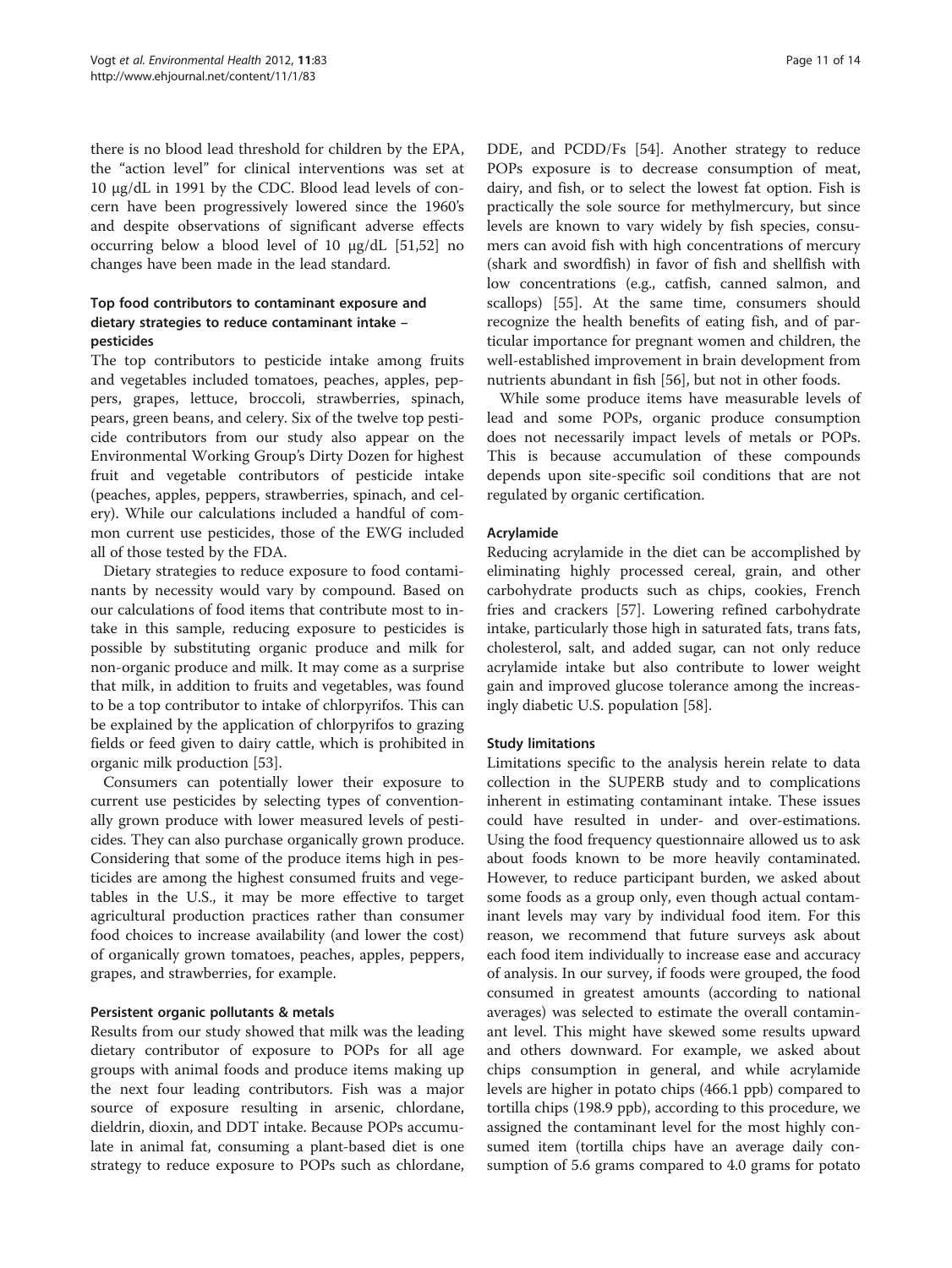<span id="page-11-0"></span>chips) which had lower contaminant levels and hence might have caused us to under-estimate exposure.

Exposures may have been overestimated if only a low percentage of items within a group exceeded the LOQ for particular contaminants (as was the case for chlorpyrifos in dairy). Benchmark hazard ratios for mercury levels may also have been overestimated because total mercury amounts were used while the benchmark level was for methylmercury only. However, according to our estimates, neither chlorpyrifos nor mercury intake exceeded benchmark values. Notably, the EPA's cancer benchmark level for PCDD/Fs is three orders of magnitude higher than the WHO benchmark (which we applied to noncancer endpoints), explaining why the cancer ratio of estimated risk to benchmark exceeds 100 while the noncancer ratio of estimated hazard to benchmark is less than one. While the WHO benchmark is designated as appropriate for use in both cancer and non-cancer benchmarks, the EPA level was selected for consistency purposes in using EPA benchmarks, when available.

Other limitations relate to missing weight data and self-reported dietary data. Regarding missing data, imputations were made for a small percentage of adults (8.7%) and children (6.6%); we also calculated estimates based on non-imputed data and confirmed that the imputations did not bias our results. This study estimated contamination levels using published data from monitoring of food types and self-reported food consumption information rather than directly measuring those levels in the food consumed by study participants. Monitoring data sometimes indicate considerable variability across samples, though of course, each individual consumes many meals over the course of months or years, so that the use of averages is appropriate. Previous studies indicate that dietary surveys are a valuable tool for measuring food consumption, yet they share the same problems faced by all surveys: missing data and recall, reporting, and fatigue biases (i.e. long surveys). Of concern in self-reported dietary data is the potential for under-reporting of energy intake [[59\]](#page-13-0) which would lead to underestimation of toxic exposures. Previous research suggests that dietary survey respondents are inclined to over-report healthy foods and under-report unhealthy foods. A review by Carter and Whiting [[60\]](#page-13-0) found that about 80% of adult subjects under-reported what they ate and overall there was a tendency to under-report caloric intake by an average of 20-25%. A study on the validity of the FFQ found that foods most often over-reported were fruits and vegetables and that meat and dairy products were most often under-reported [[61](#page-13-0)]. If these biases occurred for parents reporting on their children's diet in the current study, we may have overestimated exposures to pesticides (chlorpyrifos, permethrin, and endosulfan) for which fruits and vegetables are the main source, and may

have underestimated exposures to some of the persistent organic pollutants (e.g., chlordane, dieldrin, DDE, and PCDD/Fs), for which meat is a main source. On the other hand, results of a previous study validated dietary data collected from parents about their 3- to 5-year old children (similar to ages of SUPERB study children) by showing agreement between energy expenditure using doubly labeled water and diet history (similar to the food frequency questionnaire) [[62](#page-13-0)].

# **Conclusions**

Despite challenges for data collection and analysis of food consumption and estimation of contaminant intake via food, the results we are reporting further our understanding of dietary contributions to toxic exposures. Findings can guide future examination of the multicausal relationship between toxic exposure and health outcome, including food as one route of exposure. Based on dietary data we collected for different age groups, potential exposure to environmental toxins through the food consumption route is a real and significant concern particularly for children in their preschool and primary school years, with a high proportion of this age group estimated to exceed benchmark levels for a number of contaminants with known effects on health. Further studies are needed to understand the synergistic effects of exposure to multiple dietary toxins, the variability of cumulative dietary toxic exposure— particularly among young children—and the best approaches to limiting exposure to multiple compounds and from multiple routes.

# Additional files

[Additional file 1:](http://www.biomedcentral.com/content/supplementary/1476-069X-11-83-S1.docx) Table S1. Variables Tested and Used for Subject Weight Imputation.

[Additional file 2:](http://www.biomedcentral.com/content/supplementary/1476-069X-11-83-S2.doc) Table S2. Intake of food-based contaminants (mg/kg/day) among school-aged children, parents, and older adults (mg/kg/day).

[Additional file 3:](http://www.biomedcentral.com/content/supplementary/1476-069X-11-83-S3.doc) Table S3. Top five food sources of contaminants for school-aged children, parents of young children, and older adults (mg/kg/day).

[Additional file 4:](http://www.biomedcentral.com/content/supplementary/1476-069X-11-83-S4.docx) Table S4. Differences in Grams of Daily Food Intakes between Superb Data and National Data.

#### Abbreviations

TCDD: 2,3,7,8-Tetrachlorodibenzo-p-Dioxin; CPFs: Cancer potency factors; CSFII: Continuing Survey of Food Intakes by Individuals; DDE: Dichlorodiphenyldichloroethylene; EDCs: Endocrine disrupting contaminants; EWG: Environmental Working Group; FQPA: Food Quality Protection Act of 1996; PCDDs: Polychlorinated dibenzo-p-dioxins; PCDFs: Polychlorinated dibenzofurans; POPs: Persistent organic pollutants; SUPERB: Study of Use of Products and Exposure-Related Behavior; TDS: Total Diet Study; TEQ: Toxic equivalent; USDA: US Department of Agriculture; US EPA: US Environmental Protection Agency; US FDA: US Food and Drug Administration.

#### Competing interests

The authors declare that they have no competing interests.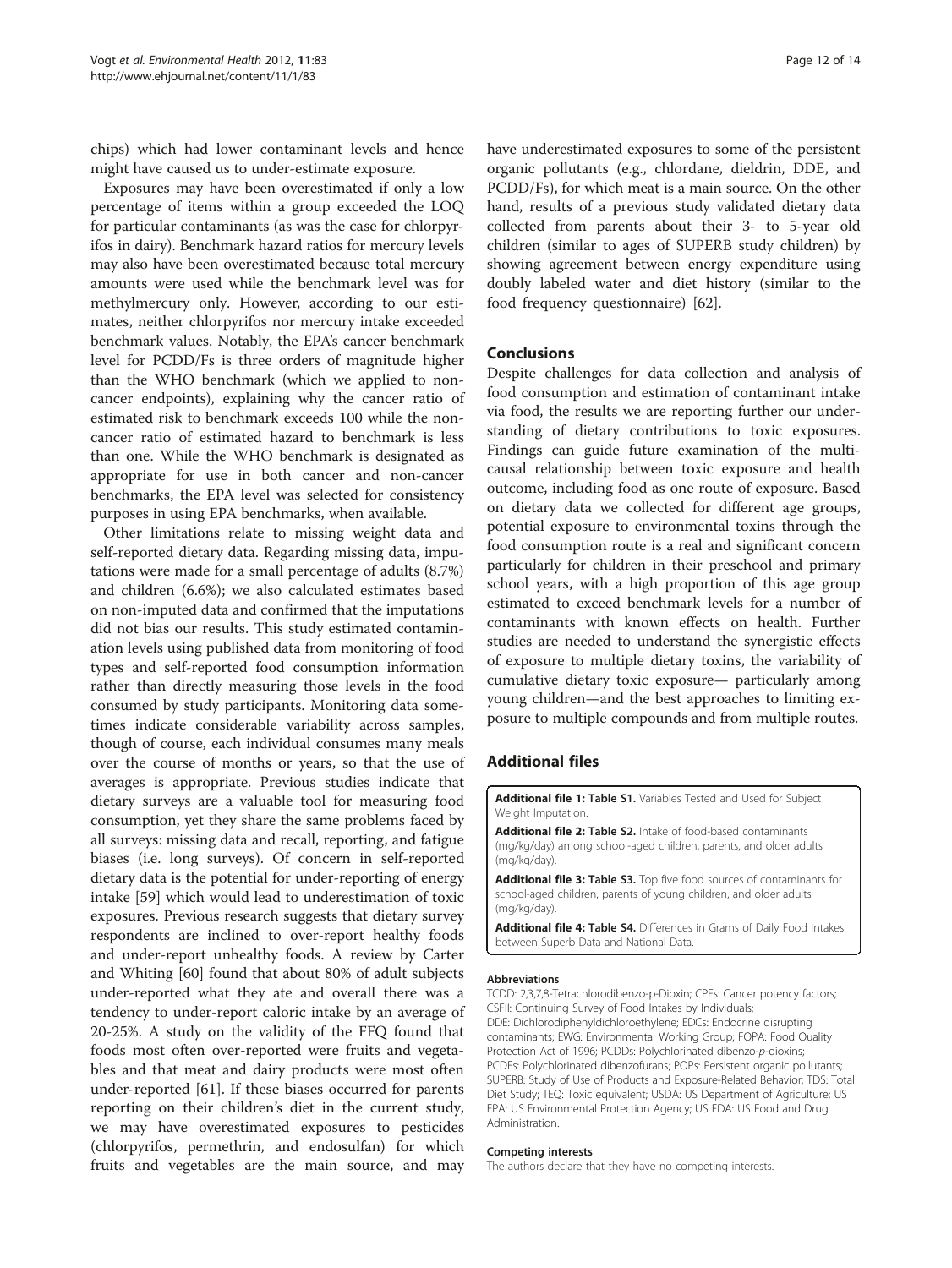#### <span id="page-12-0"></span>Authors' contributions

RV contributed to the development of dietary questionnaires, carried out the dietary and toxicological analysis, and prepared the manuscript. DB and DC designed the study and questionnaires, guided the analysis, and edited the manuscript. JF conducted programming and contributed to statistical analysis. BR designed the study and questionnaires, recruited the older subjects, and contributed to manuscript editing. IHP directed the project, led subject recruitment, designed the study and questionnaires, guided the analysis, and edited the manuscript. All authors read and approved the final manuscript.

#### Authors' information

RV, is a professor of Public Health at Touro University and Principal Editor in the Office of Research at University of California, Davis. DB, DC, and IHP are professors in the Department of Public Health Sciences at University of California, Davis. JF was a programmer at University of California, Davis. BR is a professor of Epidemiology at the School of Public Health, University of California, Los Angeles.

#### Acknowledgements

This research was funded by a Science to Achieve Results (STAR) grant #RD-83154001 from the United States Environmental Protection Agency. We would like to thank the staff for their dedication, with special appreciation for Nyla Logsden-Sackett and Erin Horgan who organized and oversaw all study operations. This study would not have been possible without the participants who patiently gave their time.

#### Author details

<sup>1</sup>UC Davis, Department of Public Health Sciences, 1 Shields Avenue, Davis, CA 95616, USA. <sup>2</sup>UC Los Angeles, Department of Epidemiology, 100 Stein Plaza Driveway, Los Angeles, CA 90095, USA.

#### Received: 19 October 2011 Accepted: 18 October 2012 Published: 9 November 2012

#### References

- 1. Gilbert SG: Ethical, legal, and social issues: our children's future. Neurotoxicology 2005, 27.
- 2. Weiss B: Vulnerability of children and the developing brain to neurotoxic hazards. Environ Health Perspect 2000, 108:375–381.
- 3. Muncke J: Exposure to endocrine disrupting compounds via the food chain: Is packaging a relevant source? Sci Total Env 2009, 407:4549–4559.
- 4. Dybing E, Farmer PB, Anderson M, Fennell TR, Lalljie SPD, Muller DJG, Olin S, Peterson BJ, Schlatter J, Scholz G, Scimeca JA, Slimani N, Tornqvist M, Tuijtelaars S, Verger P: Human exposure and internal dose assessments of acrylamide in food. Food Chem Toxicol 2005, 43:365–410.
- 5. Vandenberg LN, Hauser R, Marcus M, Olea N, Welshons W: Human exposure to bisphenol A (BPA). Reprod Toxicol 2007, 24:139–177.
- 6. USEPA: Food Quality and Protection Act Implementation Plan. Washington DC: USEPA; 1996:1997.
- 7. Guldner L, Multigner L, Heraud F, Monfort C, Thome JP, Giusti A, Kadhel P, Cordier S: Pesticide exposure of pregnant women in Guadeloupe: Ability of a food frequency questionnaire to estimate blood concentration of chlordecone. Env Res 2010, 110:146–151.
- 8. Imm P, Knobeloch L, Anderson HA: Maternal recall of children's consumption of commercial and sport-caught fish: findings from a multi-state study. Env Res 2007, 103:198–204.
- Woodruff T, Zota A, Schwartz J: Environmental chemicals in pregnant women in the US: NHANES 2003–2004. Environ Health Perspect 2011, 119:878–885.
- 10. Gee D: Establishing evidence for early action: the prevention of reproductive and developmental harm. Basic & Clin Pharm & Toxicol 2008, 102:257-266.
- 11. World Health Organization: Food safety and foodborne illness. 2007. [[http://](http://www.who.int/mediacentre/factsheets/fs237/en/) [www.who.int/mediacentre/factsheets/fs237/en/\]](http://www.who.int/mediacentre/factsheets/fs237/en/) Accessed October 17, 2011.
- 12. Guillette E, Meza M, Aquilar M, Soto A, Garcia I: An anthropological approach to the evaluation of preschool children exposed to pesticides in Mexico. Environ Health Perspect 1998, 106:347–353.
- 13. Dougherty CP, Holtz SH, Reinert JC, Panyacosit L, Axelrad DA, Woodruff TJ: Dietary exposures to food contaminants across the United States. Environ Res 2000, 84:170–185.
- 14. Jensen E, Egan S, Canady R, Bolger P: Dietary exposures to persistent organic pollutants. Toxicol Ind Health 2001, 17:157–162.
- 15. Yost LJ, Tao SH, Egan SK, Barraj LM, Smith KM, Tsuji JS, Lowney YW, Schoof RA, Rachman NJ: Estimation of dietary intake of inorganic arsenic in U.S. children. Human and Ecological Risk Assessment 2004, 10:473–483.
- 16. MacIntosh DL, Kabiru CW, Ryan PB: Longitudinal investigation of dietary exposure to selected pesticides. Environ Health Perspect 2001, 109:145–150.
- 17. Ryan PB, Scanlon KA, MacIntosh DL: Analysis of dietary intake of selected metals in the NHEXAS-Maryland investigation. Environ Health Perspect 2001, 109:121–128.
- 18. Schafer KS, Kegley SE: Persistent toxic chemicals in the US food supply. J Epidemiol Community Health 2002, 56:813–817.
- 19. Maitani T: Evaluation of exposure to chemical substances through foods -Exposure to pesticides, heavy metals, dioxins, acrylamide and food additives in Japan. J Health Sci 2004, 50:205-209.
- 20. MacIntosh DL, Williams PL, Hunter DJ, Sampson LA, Morris SC, Willett WC, Rimm EB: Evaluation of a food frequency questionnaire-food composition approach for estimating dietary intake of inorganic arsenic and methylmercury. Cancer Epi Biomarkers and Prev 1997, 6:1043-1050.
- 21. MacIntosh DL, Spengler JD, Ozkaynak H, Tsai L, Ryan PB: Dietary exposures to selected metals and pesticides. Environ Health Perspect 1996, 104:202–209.
- 22. Muntean N, Jermini M, Small I, Falzon D, Furst P, Migliorati G, Scortichini G, Forti AF, Anklam E, von Holst C, Niyazmatov B, Bahkridinov S, Aertgeerts R, Bertollini R, Tirado C, Kolb A: Assessment of dietary exposure to some persistent organic pollutants in the Republic of Karakalpakstan of Uzbekistan. Environ Health Perspect 2003, 111:1306–1311.
- 23. Schoof RA, Yost L, Eickhoff J, Crecelius EA, Cragin DW, Meacher DM, Menzel DB: A market basket survey of inorganic arsenic in food. Food Chem Toxicol 1999, 37:839–846.
- 24. Hertz-Picciotto I, Cassady D, Lee K, Bennett DH, Ritz B, Vogt R: Study of use of products and exposure-related behaviors (SUPERB): study design, methods, and demographic characteristics of cohorts. Env Health 2010, 9:54.
- 25. Willet WC, Sampson L, Stampfer MJ, Rosner B, Bain C, Witschi J, Hennekins CH, Speizer FE: Reproducibility and validity of a semiquantitative food questionnaire. Am J Epidemiol 1985, 122:51–65.
- 26. CEPA (California Environmental Protection Agency): Characterization of Acrylamide Intake from Certain Foods. Reproductive and Cancer Hazard Assessment Section Office of Environmental Health Hazard Assessment CEPA, Sacramento. 2005. [[http://oehha.ca.gov/prop65/law/pdf\\_zip/](http://oehha.ca.gov/prop65/law/pdf_zip/acrylamideintakeReport.pdf) [acrylamideintakeReport.pdf\]](http://oehha.ca.gov/prop65/law/pdf_zip/acrylamideintakeReport.pdf) Accessed April 29, 2011.
- 27. Environmental Working Group: EGW's Shoppers Guide to Pesticides. 2011. [[http://www.foodnews.org/walletguide.php\]](http://www.foodnews.org/walletguide.php) Accessed April 29, 2011.
- 28. USDA Agricultural Research Service Food Surveys Research Group: Data [CD-ROM] and documentation for the 1994–96 Continuing Survey of Food Intakes by Individuals (CSFII)-Diet and Health Knowledge Survey, National Technical Information Service Accession No. PB98-500457. 1998.
- 29. USFDA: The Total Diet Study. Center for Food Safety and Exposure Assessment, College Park, MD. 2009. 2003. [\[http://www.fda.gov/Food/](http://www.fda.gov/Food/FoodSafety/FoodContaminantsAdulteration/TotalDietStudy/ucm186140.htm) [FoodSafety/FoodContaminantsAdulteration/TotalDietStudy/ucm186140.](http://www.fda.gov/Food/FoodSafety/FoodContaminantsAdulteration/TotalDietStudy/ucm186140.htm) [htm\]](http://www.fda.gov/Food/FoodSafety/FoodContaminantsAdulteration/TotalDietStudy/ucm186140.htm) Accessed April 29, 2011.
- 30. USFDA: Mercury Concentrations in Fish: FDA Monitoring Program. Center for Food Safety and Exposure Assessment, College Park, MD. 2009. 2006. [\[http://](http://www.fda.gov/Food/FoodSafety/Product-SpecificInformation/Seafood/FoodbornePathogensContaminants/Methylmercury/ucm191007.htm) [www.fda.gov/Food/FoodSafety/Product-SpecificInformation/Seafood/](http://www.fda.gov/Food/FoodSafety/Product-SpecificInformation/Seafood/FoodbornePathogensContaminants/Methylmercury/ucm191007.htm) [FoodbornePathogensContaminants/Methylmercury/ucm191007.htm\]](http://www.fda.gov/Food/FoodSafety/Product-SpecificInformation/Seafood/FoodbornePathogensContaminants/Methylmercury/ucm191007.htm) Accessed April 29, 2011.
- 31. USFDA: The Total Diet Study Dioxin Analysis Results/Exposure Estimates. Center for Food Safety and Exposure Assessment Office of Plant and Dairy Foods, College Park, MD. 2009.; 2004. [[http://www.fda.gov/Food/FoodSafety/](http://www.fda.gov/Food/FoodSafety/FoodContaminantsAdulteration/ChemicalContaminants/DioxinsPCBs/ucm077444.htm) [FoodContaminantsAdulteration/ChemicalContaminants/DioxinsPCBs/](http://www.fda.gov/Food/FoodSafety/FoodContaminantsAdulteration/ChemicalContaminants/DioxinsPCBs/ucm077444.htm) [ucm077444.htm\]](http://www.fda.gov/Food/FoodSafety/FoodContaminantsAdulteration/ChemicalContaminants/DioxinsPCBs/ucm077444.htm) Accessed April 29, 2011.
- 32. Kannan K, Smith RG, Lee RF, Windom HL, Heitmuller PT, Macauley JM, Summer JK: Distribution of total mercury and methyl mercury in water, sediment, and fish from south Florida estuaries. Ache Environ Cotam Toxicol 1998, 34:109–118.
- 33. USEPA: Integrated Risk Information System Toxicological Review and Summary Documents. Washington: U.S. Environmental Protection Agency; 2010. [http://](http://www.epa.gov/iris/) [www.epa.gov/iris/](http://www.epa.gov/iris/).
- 34. JECFA (Joint FAO and WHO Expert Committee on Food Additives): Summary and conclusions of the fifty-seventh meeting. 2001.
- 35. USEPA: Draft Exposure and Human Health Reassessment of 2,3,7,8- Tetrachlorodibenzo-p-Dioxin (TCDD) and Related Compounds. 5th edition. Washington: National Center for Environmental Assessment; 2000:89. [http://](http://cfpub.epa.gov/ncea/cfm/part3.cfm?ActType=default) [cfpub.epa.gov/ncea/cfm/part3.cfm?ActType=default.](http://cfpub.epa.gov/ncea/cfm/part3.cfm?ActType=default)